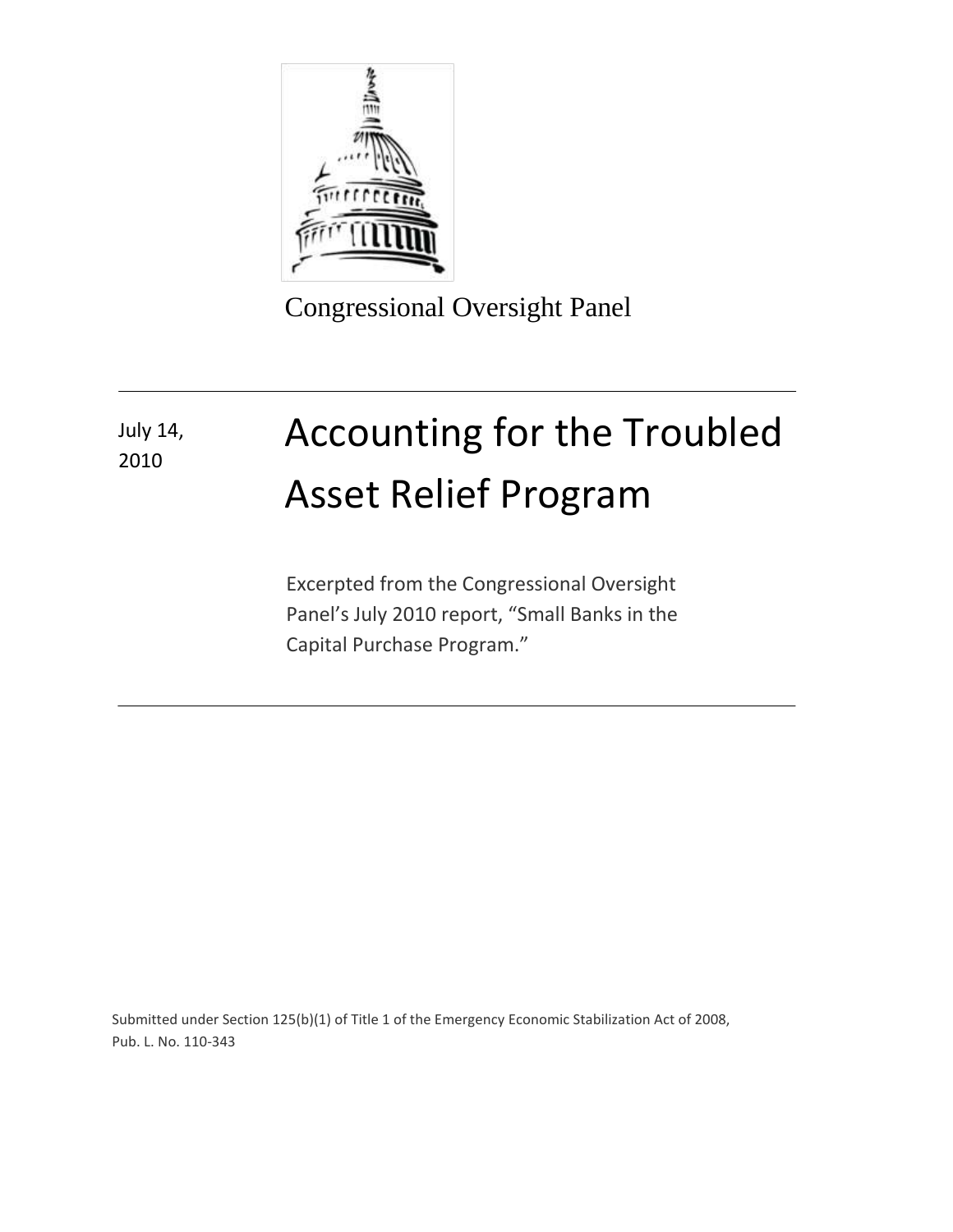### **TARP Accounting**

Each month, the Panel summarizes the resources that the federal government has committed to economic stabilization. The following financial update provides: (1) an updated accounting of the TARP, including a tally of dividend income, repayments, and warrant dispositions that the program has received as of May 31, 2010; and (2) an updated accounting of the full federal resource commitment as of June 23, 2010.

#### **1. The TARP**

#### **a. Costs: Expenditures and Commitments**

Treasury has committed or is currently committed to spend \$520.3 billion of TARP funds through an array of programs used to purchase preferred shares in financial institutions, provide loans to small businesses and automotive companies, and leverage Federal Reserve loans for facilities designed to restart secondary securitization markets.<sup>310</sup> Of this total, \$196.61 billion is currently outstanding under the \$698.7 billion limit for TARP expenditures set by EESA, leaving \$497.69 billion available for fulfillment of anticipated funding levels of existing programs and for funding new programs and initiatives.<sup>311</sup> The \$196.61 billion includes purchases of preferred and common shares, warrants and/or debt obligations under the CPP, AIGIP/SSFI Program, PPIP, and AIFP.<sup>312</sup> Additionally, Treasury has spent \$247.5 million under the Home Affordable Modification Program (HAMP). Originally, \$50 billion of TARP funds were designated for foreclosure mitigation, primarily under HAMP; however, \$2.1 billion was redirected to the HFA Hardest Hit Fund, a fund created by the Administration to assist states that have experienced the largest declines in home prices as a result of the foreclosure crisis.

#### **b. Income: Dividends, Interest Payments, CPP Repayments, and Warrant Sales**

As of June 30, 2010, a total of 76 institutions have completely repurchased their CPP preferred shares. During the month of June, Treasury received \$1.1 billion in total repayments

 $\overline{a}$ <sup>310</sup> EESA, as amended by the Helping Families Save Their Homes Act of 2009, limits Treasury to \$698.7 billion in purchasing authority outstanding at any one time as calculated by the sum of the purchase prices of all troubled assets held by Treasury. 12 U.S.C. § 5225 (a), (b); Helping Families Save Their Homes Act of 2009, Pub. L. No. 111-22 § 402(f) (reducing by \$1.23 billion the authority for the TARP originally set under EESA at \$700 billion).

<sup>&</sup>lt;sup>311</sup> On June 30, 2010, the House & Senate Conference Committee agreed to reduce the amount authorized under the TARP from \$700 billion to \$475 billion as part of the Dodd-Frank Wall Street Reform and Consumer Protection Act. The revision to the TARP also prohibits allocating available funds to new programs and initiatives. *See* Dodd-Frank Wall Street Reform and Consumer Protection Act, *supra* note 92, at 770. The House of Representatives passed the Dodd-Frank Wall Street Reform and Consumer Protection Act in a 237-192 vote on June 30, 2010, but as of July 13, 2010, the Senate has not taken action yet. With the official passage of the bill still pending, the Panel will continue to report the total funding authorized through the TARP under EESA to be \$698.7 billion.

<sup>312</sup> Treasury Transactions Report for the Period Ending June 30, 2010, *supra* note 2.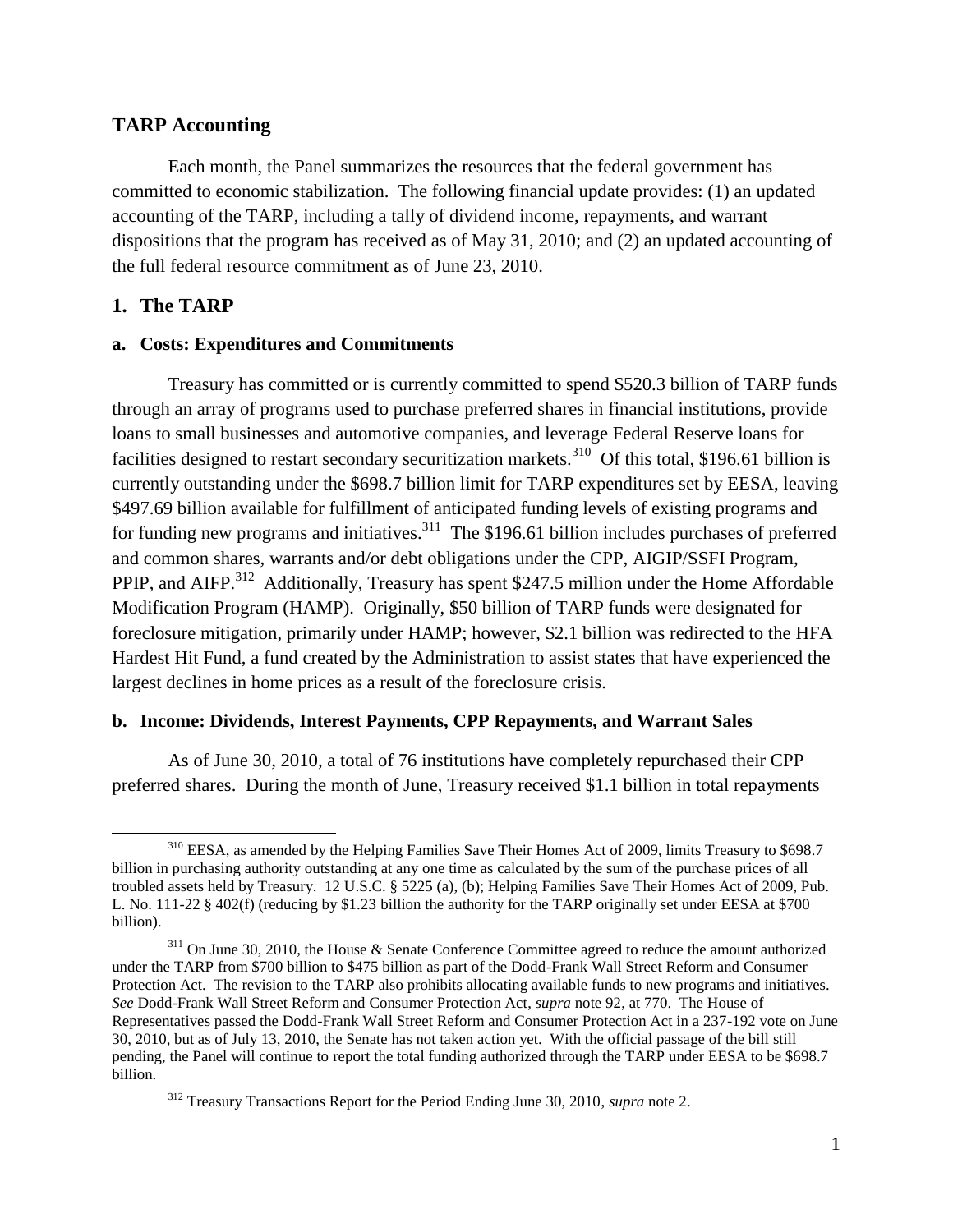from five institutions, including FPB Financial Corp. and Boston Private Financial Holdings, Inc., which redeemed the \$104 million balance on their CPP investments. The largest repayment this month was \$950 million from Lincoln National Corporation.

Of these institutions that have fully repaid Treasury, 37 have repurchased their warrants for common shares that Treasury received in conjunction with its preferred stock investments; Treasury sold the warrants for common shares for 14 other institutions at auction.<sup>313</sup> Warrants for common shares of First Financial Bancorp and Sterling Bancshares, Inc. were sold at auction on June 2 and June 9, 2010, respectively, for \$6.1 million in total proceeds. On June 16, 2010, First Southern Bancorp repurchased its warrants for preferred stock from Treasury for \$545,000.

In addition, Treasury receives dividend payments on the preferred shares that it holds, usually 5 percent per annum for the first five years and 9 percent per annum thereafter.<sup>314</sup> To date, Treasury has received approximately \$22.4 billion in net income from warrant repurchases, dividends, interest payments, and other considerations deriving from TARP investments,<sup>315</sup> and another \$1.2 billion in participation fees from its Guarantee Program for Money Market Funds. $316$ 

 $\overline{a}$ 

<sup>313</sup> *Id.*

<sup>314</sup> Securities Purchase Agreement: Standard Terms, *supra* note 75, at 7.

<sup>315</sup> Treasury Cumulative Dividends and Interest Report, *supra* note 51.

<sup>316</sup> U.S. Department of the Treasury, *Treasury Announces Expiration of Guarantee Program for Money Market Funds* (Sept. 18, 2009) (online at www.treasury.gov/press/releases/tg293.htm).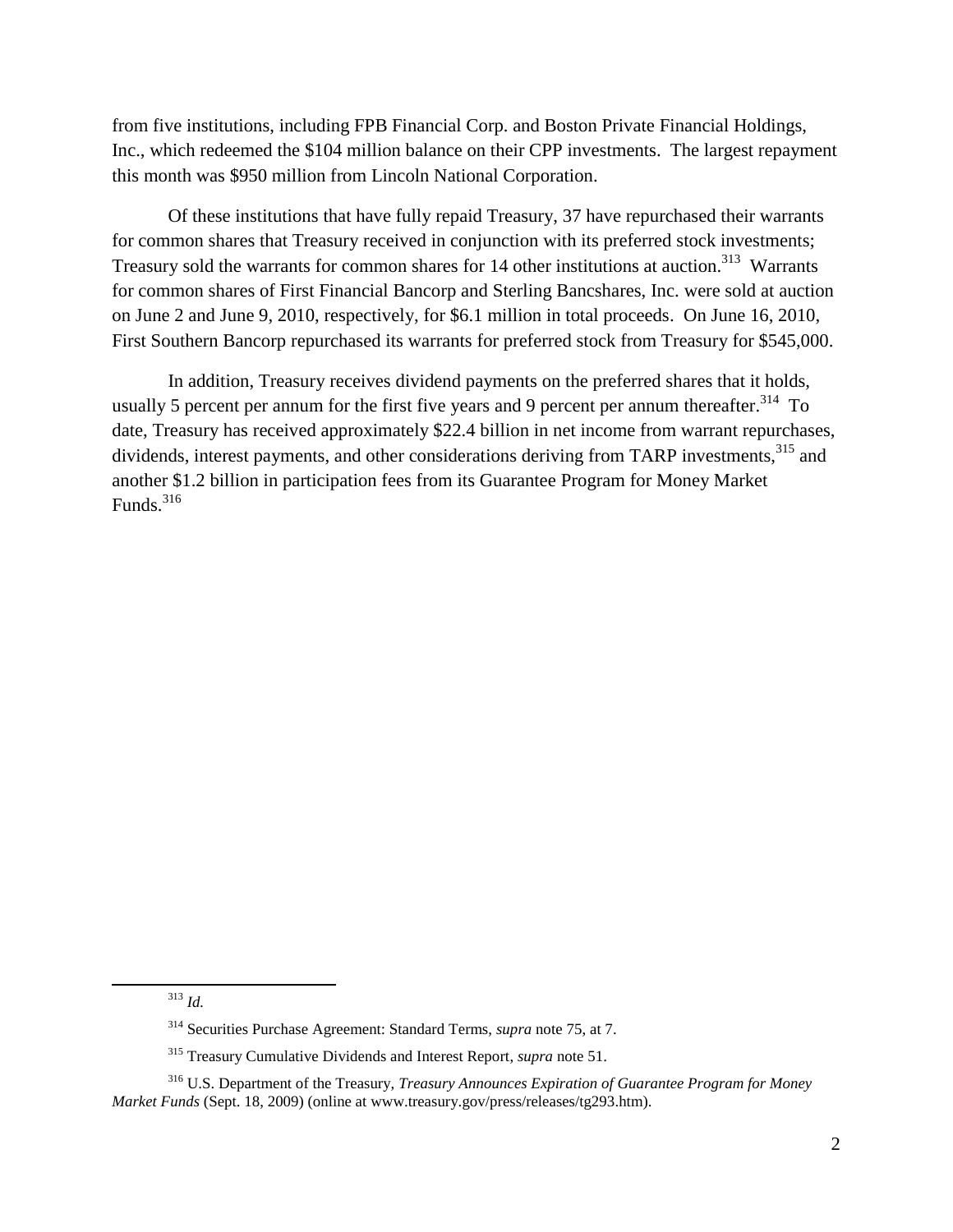# **c. TARP Accounting**

## **Figure 43: TARP Accounting (as of June 30, 2010)** *(billions of dollars)<sup>i</sup>*

|                                              |                            |                                             | <b>Total</b>                  |                         |                               |                         |
|----------------------------------------------|----------------------------|---------------------------------------------|-------------------------------|-------------------------|-------------------------------|-------------------------|
|                                              | Anticipated                | <b>Actual</b>                               | Repayments/<br><b>Reduced</b> | <b>Funding</b>          |                               | <b>Funding</b>          |
| <b>TARP Initiative</b>                       | <b>Funding</b>             | <b>Funding</b>                              | <b>Exposure</b>               | Outstanding             | <b>Losses</b>                 | <b>Available</b>        |
| <b>Capital Purchase</b>                      | \$204.90                   | \$204.90                                    | \$137.45                      | $\frac{1}{111}$ \$67.45 | $\overline{\text{iv}}$ \$2.33 | \$0                     |
| Program (CPP) <sup>ii</sup>                  |                            |                                             |                               |                         |                               |                         |
| <b>Targeted Investment</b>                   | 40.00                      | 40.00                                       | 40.00                         | $\theta$                |                               | $\mathbf{0}$            |
| Program $(TIP)^v$                            |                            |                                             |                               |                         |                               |                         |
| <b>AIG</b> Investment                        | 69.80                      | $\frac{\text{vi}}{49.10}$                   | $\overline{0}$                | 49.10                   |                               | 20.70                   |
| Program (AIGIP)/                             |                            |                                             |                               |                         |                               |                         |
| Systemically                                 |                            |                                             |                               |                         |                               |                         |
| <b>Significant Failing</b>                   |                            |                                             |                               |                         |                               |                         |
| <b>Institutions Program</b>                  |                            |                                             |                               |                         |                               |                         |
| (SSFI)<br>Automobile Industry                | 81.30                      | 81.30                                       | $\frac{\text{vii}}{10.80}$    | 67.10                   | $\overline{\text{viii}}3.50$  | $\boldsymbol{0}$        |
| <b>Financing Program</b>                     |                            |                                             |                               |                         |                               |                         |
| (AIFP)                                       |                            |                                             |                               |                         |                               |                         |
| <b>Asset Guarantee</b>                       | 5.00                       | 5.00                                        | $x$ 5.00                      | $\overline{0}$          |                               | $\overline{0}$          |
| Program $(AGP)^{ix}$                         |                            |                                             |                               |                         |                               |                         |
| Capital Assistance                           |                            |                                             |                               |                         |                               |                         |
| Program (CAP) <sup>xi</sup>                  |                            |                                             |                               |                         |                               |                         |
| <b>Term Asset-Backed</b>                     | 20.00                      | $xii$ <sub>0.10</sub>                       | $\boldsymbol{0}$              | 0.10                    |                               | 19.90                   |
| <b>Securities Lending</b>                    |                            |                                             |                               |                         |                               |                         |
| Facility (TALF)                              |                            |                                             |                               |                         |                               |                         |
| Public-Private                               | 30.00                      | 12.00                                       | $\boldsymbol{0}$              | 11.00                   |                               | 18.00                   |
| <b>Investment Program</b><br>$(PPIP)^{xiii}$ |                            |                                             |                               |                         |                               |                         |
| <b>Auto Supplier Support</b>                 | $xv$ <sub>3.50</sub>       | 3.50                                        | 3.50                          | $\overline{0}$          |                               | $\overline{0}$          |
| Program $(ASSP)^{xiv}$                       |                            |                                             |                               |                         |                               |                         |
| <b>Unlocking SBA</b>                         | $xvi$ 15.00                | $\overline{\phantom{a}^{\mathrm{vui}}$ 0.11 | $\boldsymbol{0}$              | 0.11                    |                               | 14.89                   |
| Lending                                      |                            |                                             |                               |                         |                               |                         |
| Home Affordable                              | xviii47.90                 | $xix$ <sub>0.25</sub>                       | $\overline{0}$                | 0.25                    |                               | 47.65                   |
| <b>Modification Program</b>                  |                            |                                             |                               |                         |                               |                         |
| (HAMP)                                       |                            |                                             |                               |                         |                               |                         |
| <b>Hardest Hit Funds</b><br>(HHF) Program    | $^{xx}$ 2.10               | $^{XX1}1.50$                                | $\boldsymbol{0}$              | 1.50                    |                               | 0.60                    |
| Community                                    | $\frac{\text{xxii}}{0.78}$ | $\overline{0}$                              | $\boldsymbol{0}$              | $\mathbf{0}$            |                               | 0.78                    |
| Development Capital                          |                            |                                             |                               |                         |                               |                         |
| Initiative (CDCI)                            |                            |                                             |                               |                         |                               |                         |
| <b>Total Committed</b>                       | 520.28                     | 397.76                                      |                               | 196.61                  |                               | 122.52                  |
| <b>Total Uncommitted</b>                     | 178.42                     |                                             | 196.75                        |                         |                               | xxiii <sub>375.17</sub> |
| <b>Total</b>                                 | \$698.70                   | \$397.76                                    | \$196.75                      | \$196.61                | \$5.83                        | \$497.69                |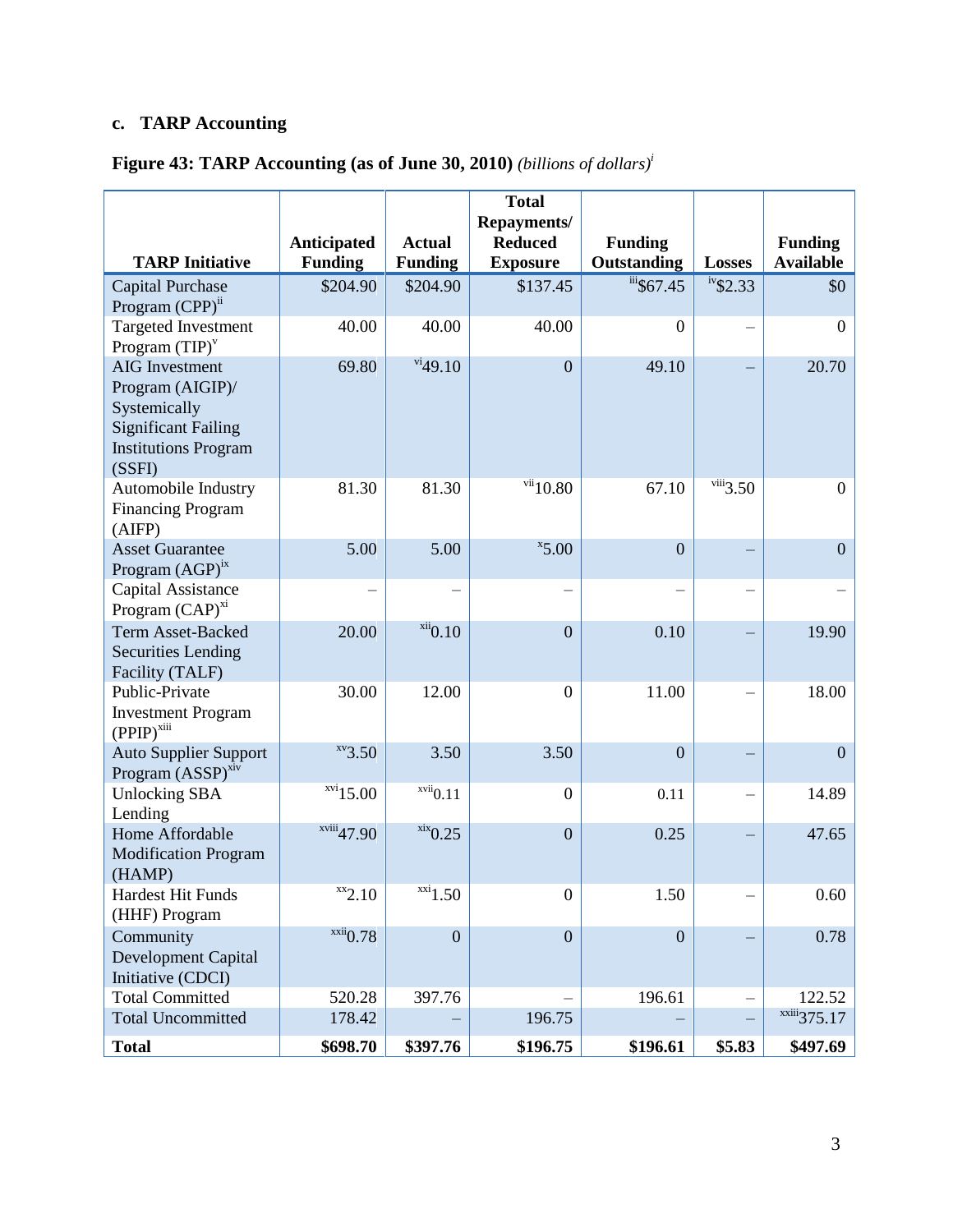<sup>i</sup> U.S. Department of the Treasury, *Troubled Asset Relief Program Transactions Report for Period Ending June 30, 2010* (July 1, 2010) (online at www.financialstability.gov/docs/transaction-reports/7-1-10%20Transactions%20Report%20as%20of%206-30-10.pdf).

ii As of December 31, 2009, the CPP was closed. U.S. Department of the Treasury, *FAQ on Capital Purchase Program Deadline* (online at

www.financialstability.gov/docs/FAQ%20on%20Capital%20Purchase%20Program%20Deadline.pdf).

 $\overline{\phantom{a}}$ 

iii Treasury has classified the investments it made in two institutions, CIT Group (\$2.3 billion) and Pacific Coast National Bancorp (\$4.1 million), as losses on the Transactions Report. Therefore Treasury's net current CPP investment is \$65.1 billion due to the \$2.3 billion in losses thus far. U.S. Department of the Treasury, *Troubled Asset Relief Program Transactions Report for Period Ending June 30, 2010, at 4, 6* (July 1, 2010) (online at www.financialstability.gov/docs/transaction-reports/7-1-10%20Transactions%20Report%20as%20of%206-30- 10.pdf).

<sup>iv</sup> This figure represents the TARP losses associated with CIT Group (\$2.3 billion) and Pacific Coast National Bancorp (\$4.1 million). This number does not include UCBH Holdings or Midwest Bank Holdings, Inc. UCBH Holdings, Inc. received \$299 million in TARP funds and is currently in bankruptcy proceedings. As of May 26, 2010, the banking subsidiary of the TARP recipient Midwest Bank Holdings, Inc. (\$89.4 million) was in receivership. U.S. Department of the Treasury, *Troubled Asset Relief Program Transactions Report for Period Ending June 30, 2010, at 15* (July 1, 2010) (online at www.financialstability.gov/docs/transaction-reports/7-1- 10%20Transactions%20Report%20as%20of%206-30-10.pdf).

 $\rm{v}$  Both Bank of America and Citigroup repaid the \$20 billion in assistance each institution received under the TIP on December 9 and December 23, 2009, respectively. Therefore the Panel accounts for these funds as repaid and uncommitted. *See* U.S. Department of the Treasury, *Treasury Receives \$45 Billion in Repayments from Wells Fargo and Citigroup* (Dec. 23, 2009) (online at www.treas.gov/press/releases/20091229716198713.htm); U.S. Department of the Treasury, *Treasury Receives \$45 Billion Payment from Bank of America* (Dec. 9, 2009) (online at www.financialstability.gov/latest/pr\_12092009c.html).

vi AIG has completely utilized the \$40 billion made available on November 25, 2008 and drawn-down \$7.54 billion of the \$29.8 billion made available on April 17, 2009. This figure also reflects \$1.6 billion in accumulated but unpaid dividends owed by AIG to Treasury due to the restructuring of Treasury's investment from cumulative preferred shares to non-cumulative shares. American International Group, Inc., *Form 10-K for the Fiscal Year Ending December 31, 2009*, at 45 (Feb. 26, 2010) (online at

www.sec.gov/Archives/edgar/data/5272/000104746910001465/a2196553z10-k.htm); U.S. Department of the Treasury, *Troubled Asset Relief Program Transactions Report for Period Ending June 30, 2010, at 20* (July 1, 2010) (online at www.financialstability.gov/docs/transaction-reports/7-1-

10%20Transactions%20Report%20as%20of%206-30-10.pdf); information provided by Treasury staff in response to Panel request.

<sup>vii</sup> On May 14, 2010, Treasury accepted a \$1.9 billion settlement payment from Chrysler Holding to satisfy Chrysler Holdco's existing debt. In addition, Chrysler LLC, "Old Chrysler," repaid \$30.5 million of its debt obligations to Treasury on May 10, 2010 from proceeds earned from collateral sales. U.S. Department of the Treasury, *Troubled Asset Relief Program Transactions Report for Period Ending June 30, 2010, at 17-18* (July 1, 2010) (online at www.financialstability.gov/docs/transaction-reports/7-1- 10%20Transactions%20Report%20as%20of%206-30-10.pdf).

viii The \$1.9 billion settlement payment represents a \$1.6 billion loss on Treasury's Chrysler Holding Investment. This amount is in addition to losses connected to the \$1.9 billion loss from the \$4.1 billion debtor-inpossession credit facility, or Chrysler DIP Loan. U.S. Department of the Treasury, *Chrysler Financial Parent Company Repays \$1.9 Billion in Settlement of Original Chrysler Loan* (May 17, 2010) (online at www.financialstability.gov/latest/pr\_05172010c.html); U.S. Department of the Treasury, *Troubled Asset Relief Program Transactions Report for Period Ending June 30, 2010* (July 1, 2010) (online at www.financialstability.gov/docs/transaction-reports/7-1-10%20Transactions%20Report%20as%20of%206-30- 10.pdf).

<sup>ix</sup> Treasury, the Federal Reserve, and the Federal Deposit Insurance Corporation terminated the asset guarantee with Citigroup on December 23, 2009. The agreement was terminated with no losses to Treasury's \$5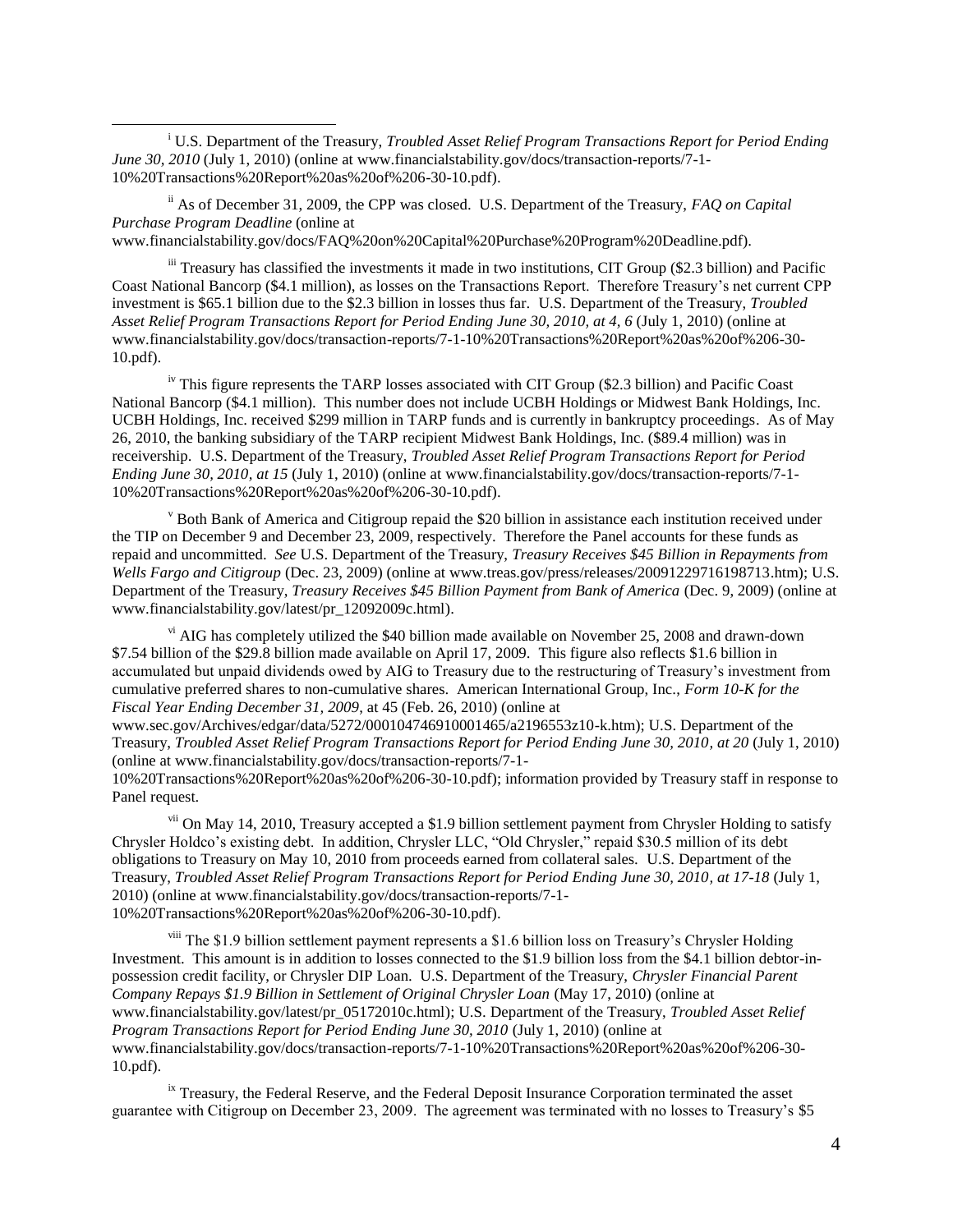billion second-loss portion of the guarantee. Citigroup did not repay any funds directly, but instead terminated Treasury's outstanding exposure on its \$5 billion second-loss position. As a result, the \$5 billion is now counted as uncommitted. U.S. Department of the Treasury, *Treasury Receives \$45 Billion in Repayments from Wells Fargo and Citigroup* (Dec. 22, 2009) (online at www.treas.gov/press/releases/20091229716198713.htm).

<sup>x</sup> Although this \$5 billion is no longer exposed as part of the AGP and is accounted for as available, Treasury did not receive a repayment in the same sense as with other investments. Treasury did receive other income as consideration for the guarantee, which is not a repayment and is accounted for in Figure 43.

 $\overline{\phantom{a}}$ 

 $\frac{x_i}{x_i}$  On November 9, 2009, Treasury announced the closing of this program and that only one institution, GMAC, was in need of further capital from Treasury. GMAC subsequently received an additional \$3.8 billion in capital through the AIFP on December 30, 2009. U.S. Department of the Treasury, *Treasury Announcement Regarding the Capital Assistance Program* (Nov. 9, 2009) (online at

www.financialstability.gov/latest/tg\_11092009.html); U.S. Department of the Treasury, *Troubled Asset Relief Program Transactions Report for Period Ending June 30, 2010, at 17-18* (July 1, 2010) (online at www.financialstability.gov/docs/transaction-reports/7-1-10%20Transactions%20Report%20as%20of%206-30- 10.pdf).

<sup>xii</sup> Treasury has committed \$20 billion in TARP funds to a loan funded through TALF LLC, a special purpose vehicle created by the Federal Reserve Bank of New York. The loan is incrementally funded and as of May 26, 2010, Treasury provided \$104 million to TALF LLC. This total includes accrued payable interest. U.S. Department of the Treasury, *Troubled Asset Relief Program Transactions Report for Period Ending June 30, 2010, at 20* (July 1, 2010) (online at www.financialstability.gov/docs/transaction-reports/7-1- 10%20Transactions%20Report%20as%20of%206-30-10.pdf); Federal Reserve Bank of New York, *Factors Affecting Reserve Balances (H.4.1)* (May 27, 2010) (online at www.federalreserve.gov/releases/h41/). As of June 30, 2010, the TALF program is closed. Federal Reserve Bank of New York, *Term Asset-Backed Securities Loan Facility New Issue: Terms and Conditions* (online at www.newyorkfed.org/markets/talf\_terms.html) (accessed July 6, 2010).

<sup>xiii</sup> On April 20, 2010, Treasury released its second quarterly report on the Legacy Securities Public-Private Investment Partnership. As of March 31, 2010, the total value of assets held by the PPIP managers was \$10 billion. Of this total, 88 percent was non-agency Residential Mortgage-Backed Securities and the remaining 12 percent was Commercial Mortgage-Backed Securities. U.S. Department of the Treasury, *Legacy Securities Public-Private Investment Program, Program Update – Quarter Ended March 31, 2010* (Apr. 20, 2010) (online at www.financialstability.gov/docs/External%20Report%20-%2003-10%20Final.pdf). Information on PPIP disbursements and funds outstanding are from Treasury Secretary Geithner's written testimony for a hearing with the Congressional Oversight Panel on June 22, 2010. Congressional Oversight Panel, Written Testimony of Timothy F. Geithner, secretary, U.S. Department of the Treasury, *COP Hearing with Treasury Secretary Timothy Geithner*, at 6 (Jun. 22, 2010) (online at cop.senate.gov/documents/testimony-062210-geithner.pdf).

<sup>xiv</sup> On April 5, 2010 and April 7, 2010, Treasury's commitment to lend to the GM SPV and the Chrysler SPV respectively under the ASSP ended. In total, Treasury received \$413 million in repayments from loans provided by this program (\$290 million from the GM SPV and \$123 million from the Chrysler SPV). Further, Treasury received \$101 million in proceeds from additional notes associated with this program. U.S. Department of the Treasury, *Troubled Asset Relief Program Transactions Report for Period Ending June 30, 2010, at 18* (July 1, 2010) (online at www.financialstability.gov/docs/transaction-reports/7-1- 10%20Transactions%20Report%20as%20of%206-30-10.pdf).

 $x<sup>v</sup>$  On July 8, 2009, Treasury lowered the total commitment amount for the program from \$5 billion to \$3.5 billion. This action reduced GM's portion from \$3.5 billion to \$2.5 billion and Chrysler's portion from \$1.5 billion to \$1 billion. GM Supplier Receivables LLC, the special purpose vehicle (SPV) created to administer this program for GM suppliers has made \$290 million in partial repayments and Chrysler Receivables SPV LLC, the SPV created to administer the program for Chrysler suppliers, has made \$123 million in partial repayments. These were partial repayments of drawn-down funds and did not lessen Treasury's \$3.5 billion in total exposure under the ASSP. Total proceeds from these Additional Notes total \$101.1 million. U.S. Department of the Treasury, *Troubled Asset Relief Program Transactions Report for Period Ending June 30, 2010, at 18* (July 1, 2010) (online at www.financialstability.gov/docs/transaction-reports/7-1-10%20Transactions%20Report%20as%20of%206-30- 10.pdf).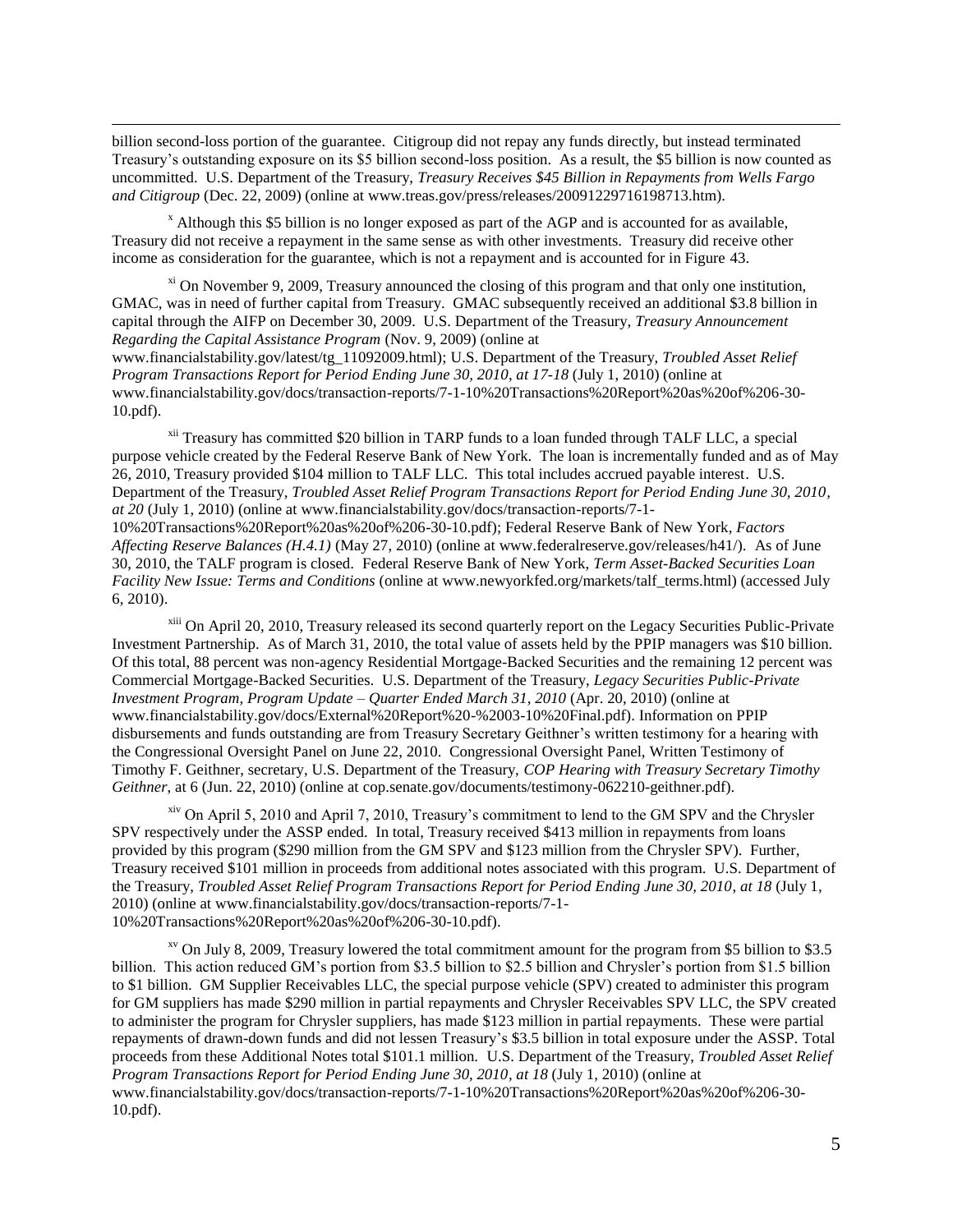xvi U.S. Department of the Treasury, *Fact Sheet: Unlocking Credit for Small Businesses* (Oct. 19, 2009) (online at www.financialstability.gov/roadtostability/unlockingCreditforSmallBusinesses.html) ("*Jumpstart Credit Markets For Small Businesses By Purchasing Up to \$15 Billion in Securities*").

 $\overline{\phantom{a}}$ 

 $\frac{x}{y}$  Treasury settled on the purchase of three floating rate Small Business Administration 7(a) securities on March 24, 2010, one on April 30, 2010, three on June 30, 2010, two on July 30, 2010, and two on August 30, 2010. Treasury anticipates a settlement on one floating rate SBA 7a security on May 28, 2010. As of June 23, 2010, the total amount of TARP funds invested in these securities was \$184.09 million. U.S. Department of the Treasury, *Troubled Asset Relief Program Transactions Report for Period Ending June 30, 2010, at 35* (July 1, 2010) (online at www.financialstability.gov/docs/transaction-reports/7-1-10%20Transactions%20Report%20as%20of%206-30- 10.pdf).

xviii On February 19, 2010, President Obama announced the Housing Finance Agency Innovation Fund for the Hardest Hit Housing Markets (HFA Hardest Hit Fund). The proposal commits \$1.5 billion of the \$50 billion in TARP funds allocated to HAMP to assist the five states with the highest home price declines stemming from the foreclosure crisis: Nevada, California, Florida, Arizona, and Michigan. The White House, *President Obama Announces Help for Hardest Hit Housing Markets* (Feb. 19, 2010) (online at www.whitehouse.gov/the-pressoffice/president-obama-announces-help-hardest-hit-housing-markets). On March 29, 2010, Treasury announced \$600 million in funding for a second HFA Hardest Hit Fund which includes North Carolina, Ohio, Oregon, Rhode Island, and South Carolina. U.S. Department of the Treasury, *Administration Announces Second Round of Assistance for Hardest-Hit Housing Markets* (Mar. 29, 2010) (online at

www.financialstability.gov/latest/pr\_03292010.html). For further discussion of the newly announced HAMP programs and the effect these initiatives may have on the \$50 billion in committed TARP funds, see Section D.1 of the Panel's April report.Congressional Oversight Panel, *April Oversight Report: Evaluating Progress on TARP Foreclosure Mitigation Programs*, at 30 (Apr. 14, 2010) (online at cop.senate.gov/documents/cop-041410 report.pdf).

xix In response to a Panel inquiry, Treasury disclosed that, as of June 30, 2010, \$247.5 million in funds had been disbursed under HAMP. As of June 30, 2010, the total of all the caps set on payments to each mortgage servicer was \$39.8 billion. U.S. Department of the Treasury, *Troubled Asset Relief Program Transactions Report for Period Ending June 30, 2010* (July 1, 2010) (online at www.financialstability.gov/docs/transaction-reports/7-1- 10%20Transactions%20Report%20as%20of%206-30-10.pdf).

 $\frac{xx}{x}$  This figure represents the amount announced by the Administration and the Treasury for funding of the HFA Hardest Hit Fund. *See* footnote 594 of the Panel's April Oversight Report for details about proposed funding for the two HFA Hardest Hit Funds. Congressional Oversight Panel, *April Oversight Report: Evaluating Progress on TARP Foreclosure Mitigation Programs*, at 211 (Apr. 14, 2010) (online at cop.senate.gov/documents/cop-041410-report.pdf).

 $xxi$  On June 23, 2010, the Administration approved the use of \$1.5 billion for Hardest Hit Fund foreclosureprevention funding. This amount will be invested in housing finance agencies (HFAs) in Nevada, California, Florida, Arizona, and Michigan. Each investment will be incrementally funded up to each state's proposed investment amount. U.S. Department of the Treasury, *Troubled Asset Relief Program Transactions Report for Period Ending June 30, 2010* (July 1, 2010) (online at www.financialstability.gov/docs/transaction-reports/7-1- 10%20Transactions%20Report%20as%20of%206-30-10.pdf). Each HFA was required to submit a proposal detailing requested investment amount and individual programs designed to prevent foreclosure. For details on each HFA's programs and copies of their proposals, *see* U.S. Department of the Treasury, *Making Home Affordable: Hardest Hit Fund (June 22, 2010)* (online at www.financialstability.gov/roadtostability/hardesthitfund.html).

 $x^{\text{xxii}}$  On February 3, 2010, the Administration announced an initiative under the TARP to provide low-cost financing for Community Development Financial Institutions (CDFIs). Under this program, CDFIs are eligible for capital investments at a two percent dividend rate as compared to the five percent dividend rate under the CPP. In response to a Panel request, Treasury stated that it projects the CDFI program to utilize \$780.2 million.

 $x^2$ <sup>xxiii</sup> This figure is the sum of the uncommitted funds remaining under the \$698.7 billion cap (\$178.42) billion) and the repayments (\$196.75 billion).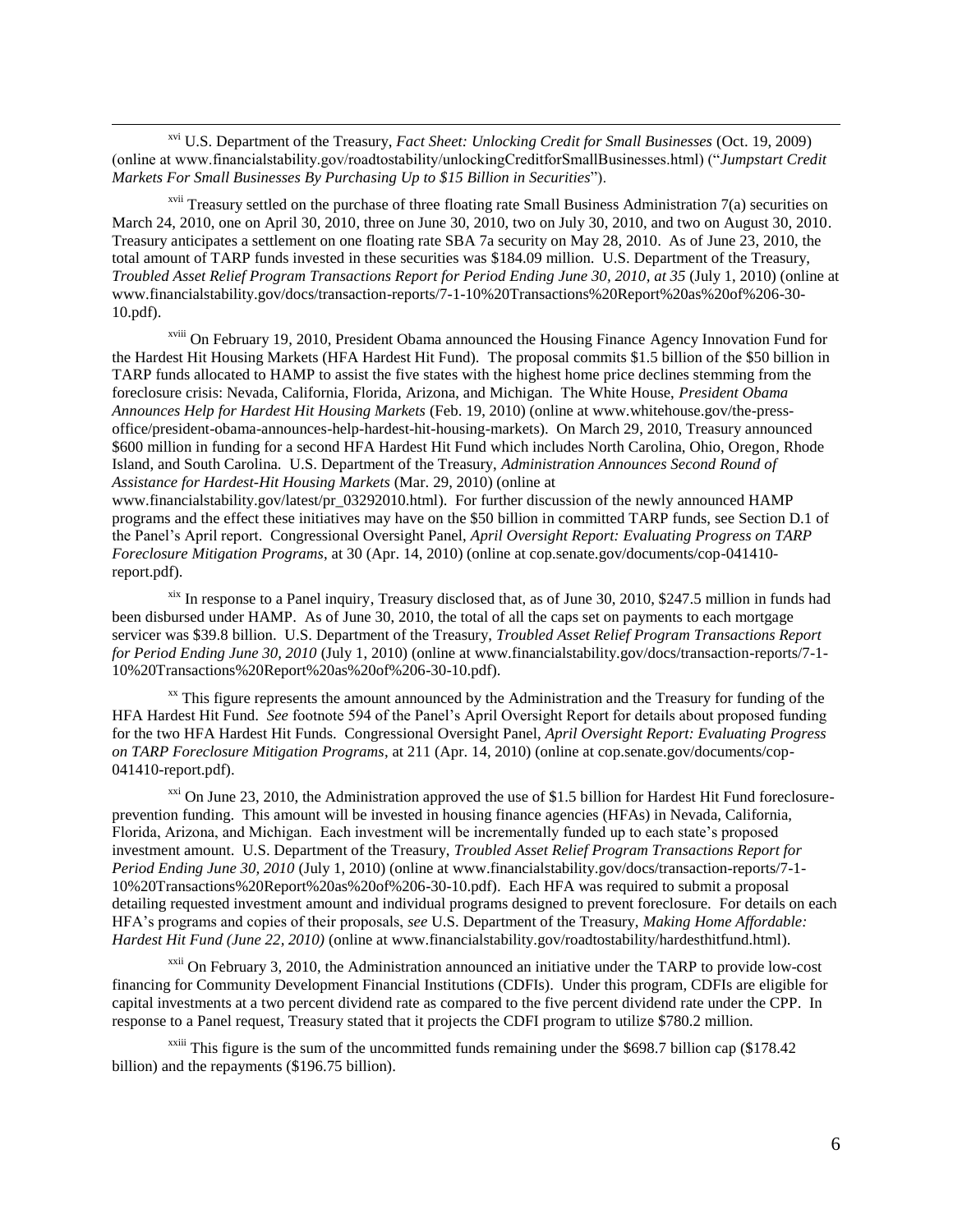|                                     | <b>Dividends</b> <sup>xxiv</sup><br>(as of | <b>Interest</b> <sup>xxv</sup><br>(as of | Warrant<br><b>Repurchases</b> <sup>xxvi</sup> | Other<br><b>Proceeds</b><br>(as of | <b>Losses</b> <sup>xxvii</sup><br>(as of |              |
|-------------------------------------|--------------------------------------------|------------------------------------------|-----------------------------------------------|------------------------------------|------------------------------------------|--------------|
| <b>TARP Initiative</b>              | 5/31/10                                    | 5/31/10                                  | (as of 6/30/10)                               | 5/31/10                            | 6/30/10                                  | <b>Total</b> |
| Total                               | \$15,700                                   | \$749                                    | \$7,045                                       | \$4,692                            | $(\$5,822)$                              | \$22,364     |
| <b>CPP</b>                          | 9,317                                      | 38                                       | 5,774                                         | $\overline{\text{xxviii}}$ 2,015   | (2, 334)                                 | 14,810       |
| <b>TIP</b>                          | 3,004                                      | -                                        | 1,256                                         | —                                  |                                          | 4,260        |
| <b>AIFP</b>                         | $\overline{\text{xxix}}$ 3,013             | 675                                      | 15                                            | -                                  | (3,488)                                  | 215          |
| <b>ASSP</b>                         | —                                          | 15                                       | -                                             | $\frac{xxx}{101}$                  |                                          | 116          |
| <b>AGP</b>                          | 366                                        | -                                        | $\mathbf{0}$                                  | $\frac{xxxi}{2,234}$               |                                          | 2,600        |
| <b>PPIP</b>                         |                                            | 21                                       |                                               | $\frac{xxxi}{66}$                  |                                          | 87           |
| <b>Bank of America</b><br>Guarantee |                                            | —                                        |                                               | $\overline{\text{xxiii}}$ 276      |                                          | 276          |

#### **Figure 44: TARP Profit and Loss** *(millions of dollars)*

xxiv U.S. Department of the Treasury, *Cumulative Dividends and Interest Report as of May 31, 2010* (June 11, 2010) (online at financialstability.gov/docs/dividends-interest-

reports/May%202010%20Dividends%20and%20Interest%20Report.pdf).

 $\frac{xxv}{ld}$ .

 $\overline{\phantom{a}}$ 

xxvi U.S. Department of the Treasury, *Troubled Asset Relief Program Transactions Report for Period Ending June 30, 2010* (July 1, 2010) (online at www.financialstability.gov/docs/transaction-reports/7-1- 10%20Transactions%20Report%20as%20of%206-30-10.pdf).

xxvii Treasury classified the investments it made in two institutions, CIT Group (\$2.3 billion) and Pacific Coast National Bancorp (\$4.1 million), as losses on the Transactions Report. A third institution, UCBH Holdings, Inc., received \$299 million in TARP funds and is currently in bankruptcy proceedings. Finally, as of May 26, 2010, the banking subsidiary of the TARP recipient Midwest Banc Holdings, Inc. (\$89.4 million) was in receivership. U.S. Department of the Treasury, *Troubled Asset Relief Program Transactions Report for Period Ending June 30, 2010* (July 1, 2010) (online at www.financialstability.gov/docs/transaction-reports/7-1- 10%20Transactions%20Report%20as%20of%206-30-10.pdf).

xxviii This figure represents net proceeds to Treasury from the sale of Citigroup common stock to date. The net proceeds account for Treasury's exchange in June 2009 of \$25 billion in Citigroup preferred shares for 7.7 billion shares of the company's common stock at \$3.25 per share. On May 26, 2010, Treasury completed the sale of 1.5 billion shares of Citigroup common stock at an average weighted price of \$4.12 per share. On June 30, 2010, Treasury announced the sale of 1,108,971,857 additional shares of Citigroup stock at an average weighted price of \$3.90 per share. As of June 30, 2010, Treasury has received \$10.5 billion in gross proceeds from these sales. U.S. Department of the Treasury, *Troubled Asset Relief Program Transactions Report for Period Ending June 30, 2010* (July 1, 2010) (online at www.financialstability.gov/docs/transaction-reports/7-1- 10%20Transactions%20Report%20as%20of%206-30-10.pdf).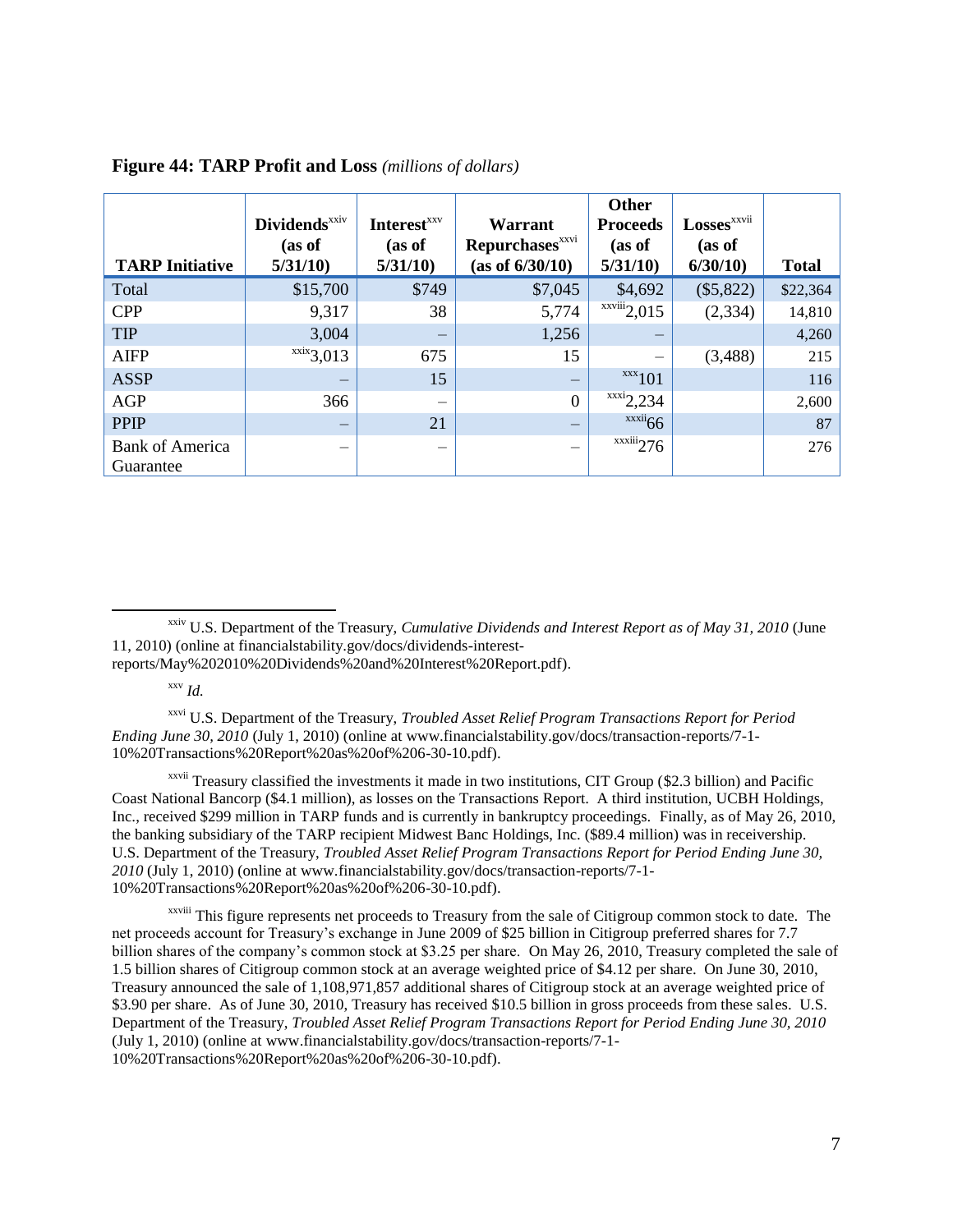xxix This figure includes \$815 million in dividends from GMAC preferred stock, trust preferred securities, and mandatory convertible preferred shares. The dividend total also includes a \$748.6 million senior unsecured note from Treasury's investment in General Motors. Information provided by Treasury.

 $\overline{\phantom{a}}$ 

xxx This represents the total proceeds from additional notes. U.S. Department of the Treasury, *Troubled Asset Relief Program Transactions Report for Period Ending May 26, 2010* (May 28, 2010) (online at www.financialstability.gov/docs/transaction-reports/5-28-10%20Transactions%20Report%20as%20of%205-26- 10.pdf).

 $\frac{x}{x}$  As a fee for taking a second-loss position up to \$5 billion on a \$301 billion pool of ring-fenced Citigroup assets as part of the AGP, Treasury received \$4.03 billion in Citigroup preferred stock and warrants; Treasury exchanged these preferred stocks for trust preferred securities in June 2009. Following the early termination of the guarantee, Treasury cancelled \$1.8 billion of the trust preferred securities, leaving Treasury with a \$2.23 billion investment in Citigroup trust preferred securities in exchange for the guarantee. At the end of Citigroup's participation in the FDIC's TLGP, the FDIC may transfer \$800 million of \$3.02 billion in Citigroup Trust Preferred Securities it received in consideration for its role in the AGP to the Treasury. U.S. Department of the Treasury, *Troubled Asset Relief Program Transactions Report for Period Ending June 30, 2010* (July 1, 2010) (online at www.financialstability.gov/docs/transaction-reports/7-1- 10%20Transactions%20Report%20as%20of%206-30-10.pdf).

 $x$ <sup>xxxii</sup> As of May 31, 2010, Treasury has earned \$45 million in membership interest distributions from the PPIP. Additionally Treasury has earned \$20.6 million in total proceeds following the termination of the TCW fund. U.S. Department of the Treasury, *Cumulative Dividends and Interest Report as of May 31, 2010 (June 11, 2010)*  (online at financialstability.gov/docs/dividends-interest-

reports/May%202010%20Dividends%20and%20Interest%20Report.pdf); U.S. Department of the Treasury, *Troubled Asset Relief Program Transactions Report for Period Ending June 30, 2010* (July 1, 2010) (online at www.financialstability.gov/docs/transaction-reports/7-1-10%20Transactions%20Report%20as%20of%206-30- 10.pdf).

xxxiii Although Treasury, the Federal Reserve, and the FDIC negotiated with Bank of America regarding a similar guarantee, the parties never reached an agreement. In September 2009, Bank of America agreed to pay each of the prospective guarantors a fee as though the guarantee had been in place during the negotiations. This agreement resulted in payments of \$276 million to Treasury, \$57 million to the Federal Reserve, and \$92 million to the FDIC. U.S. Department of the Treasury, Board of Governors of the Federal Reserve System, Federal Deposit Insurance Corporation, and Bank of America Corporation, *Termination Agreement*, at 1-2 (Sept. 21, 2009) (online at www.financialstability.gov/docs/AGP/BofA%20-%20Termination%20Agreement%20-%20executed.pdf).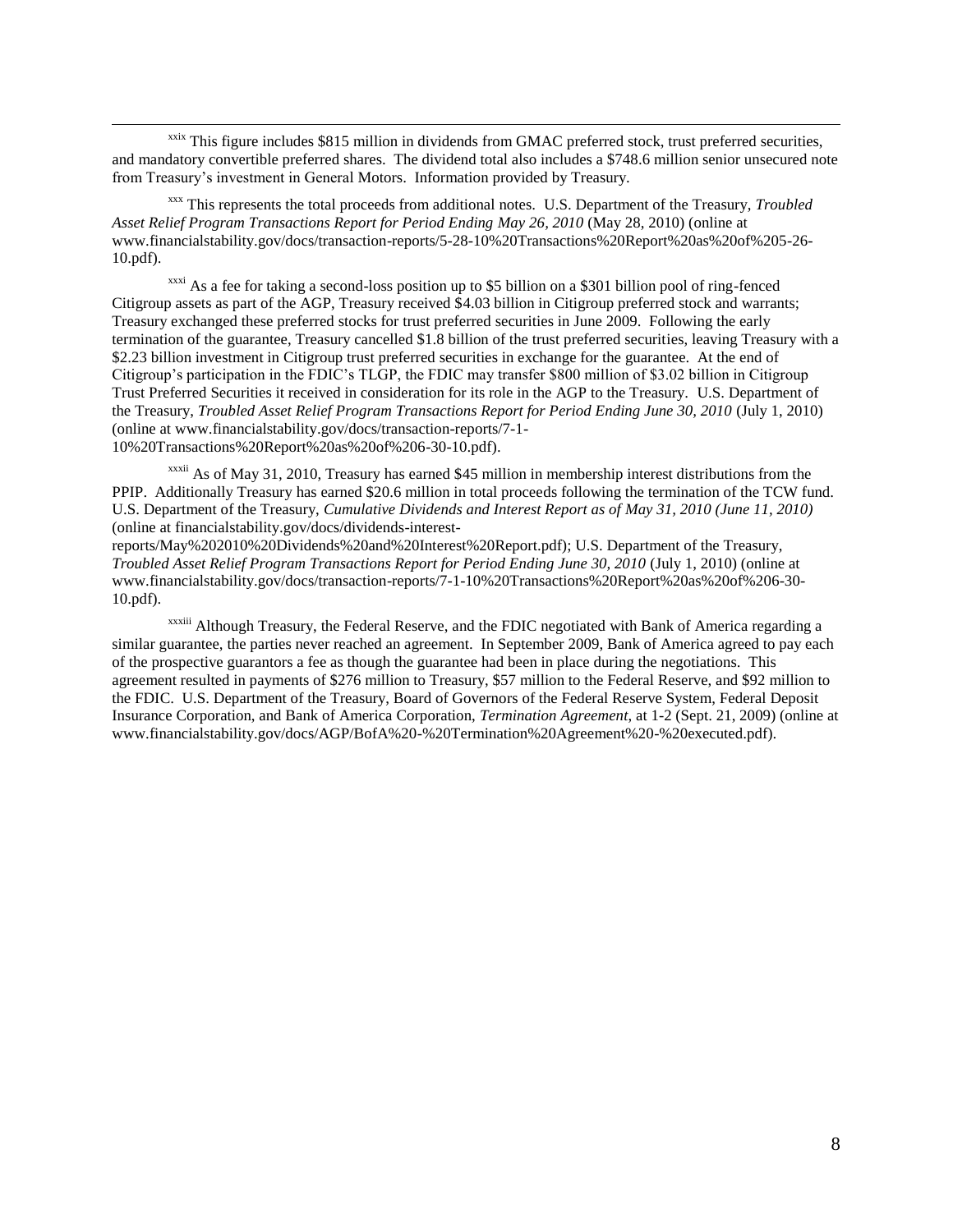## **d. Rate of Return**

As of July 7, 2010, the average internal rate of return for all financial institutions that participated in the CPP and fully repaid the U.S. government (including preferred shares, dividends, and warrants) was 9.9 percent. The internal rate of return is the annualized effective compounded return rate that can be earned on invested capital.

## **e. Warrant Disposition**

**Figure 45: Warrant Repurchases/Auctions for Financial Institutions who have fully Repaid CPP Funds as of July 7, 2010**

|                           |                   |                |                    | <b>Panel's Best</b>                    |                 |            |
|---------------------------|-------------------|----------------|--------------------|----------------------------------------|-----------------|------------|
|                           |                   | <b>Warrant</b> | Warrant            | <b>Valuation</b><br><b>Estimate at</b> | Price/          |            |
|                           | <b>Investment</b> | Repurchase     | Repurchase/        | <b>Repurchase</b>                      | <b>Estimate</b> |            |
| <b>Institution</b>        | <b>Date</b>       | <b>Date</b>    | <b>Sale Amount</b> | <b>Date</b>                            | Ratio           | <b>IRR</b> |
| <b>Old National</b>       | 12/12/2008        | 5/8/2009       | \$1,200,000        | \$2,150,000                            | 0.558           | 9.3%       |
| Bancorp                   |                   |                |                    |                                        |                 |            |
| Iberiabank                | 12/5/2008         | 5/20/2009      | 1,200,000          | 2,010,000                              | 0.597           | 9.4%       |
| Corporation               |                   |                |                    |                                        |                 |            |
| Firstmerit                | 1/9/2009          | 5/27/2009      | 5,025,000          | 4,260,000                              | 1.180           | 20.3%      |
| Corporation               |                   |                |                    |                                        |                 |            |
| Sun Bancorp, Inc          | 1/9/2009          | 5/27/2009      | 2,100,000          | 5,580,000                              | 0.376           | 15.3%      |
| <b>Independent Bank</b>   | 1/9/2009          | 5/27/2009      | 2,200,000          | 3,870,000                              | 0.568           | 15.6%      |
| Corp.                     |                   |                |                    |                                        |                 |            |
| <b>Alliance Financial</b> | 12/19/2008        | 6/17/2009      | 900,000            | 1,580,000                              | 0.570           | 13.8%      |
| Corporation               |                   |                |                    |                                        |                 |            |
| First Niagara             | 11/21/2008        | 6/24/2009      | 2,700,000          | 3,050,000                              | 0.885           | 8.0%       |
| <b>Financial Group</b>    |                   |                |                    |                                        |                 |            |
| <b>Berkshire Hills</b>    | 12/19/2008        | 6/24/2009      | 1,040,000          | 1,620,000                              | 0.642           | 11.3%      |
| Bancorp, Inc.             |                   |                |                    |                                        |                 |            |
| <b>Somerset Hills</b>     | 1/16/2009         | 6/24/2009      | 275,000            | 580,000                                | 0.474           | 16.6%      |
| Bancorp                   |                   |                |                    |                                        |                 |            |
| <b>SCBT</b> Financial     | 1/16/2009         | 6/24/2009      | 1,400,000          | 2,290,000                              | 0.611           | 11.7%      |
| Corporation               |                   |                |                    |                                        |                 |            |
| <b>HF Financial Corp</b>  | 11/21/2008        | 6/30/2009      | 650,000            | 1,240,000                              | 0.524           | 10.1%      |
| <b>State Street</b>       | 10/28/2008        | 7/8/2009       | 60,000,000         | 54,200,000                             | 1.107           | 9.9%       |
| U.S. Bancorp              | 11/14/2008        | 7/15/2009      | 139,000,000        | 135,100,000                            | 1.029           | 8.7%       |
| The Goldman               | 10/28/2008        | 7/22/2009      | 1,100,000,000      | 1,128,400,000                          | 0.975           | 22.8%      |
| Sachs Group, Inc.         |                   |                |                    |                                        |                 |            |
| BB&T Corp.                | 11/14/2008        | 7/22/2009      | 67,010,402         | 68,200,000                             | 0.983           | 8.7%       |
| <b>American Express</b>   | 1/9/2009          | 7/29/2009      | 340,000,000        | 391,200,000                            | 0.869           | 29.5%      |
| Company                   |                   |                |                    |                                        |                 |            |
| <b>Bank of New York</b>   | 10/28/2008        | 8/5/2009       | 136,000,000        | 155,700,000                            | 0.873           | 12.3%      |
| <b>Mellon Corp</b>        |                   |                |                    |                                        |                 |            |
| <b>Morgan Stanley</b>     | 10/28/2008        | 8/12/2009      | 950,000,000        | 1,039,800,000                          | 0.914           | 20.2%      |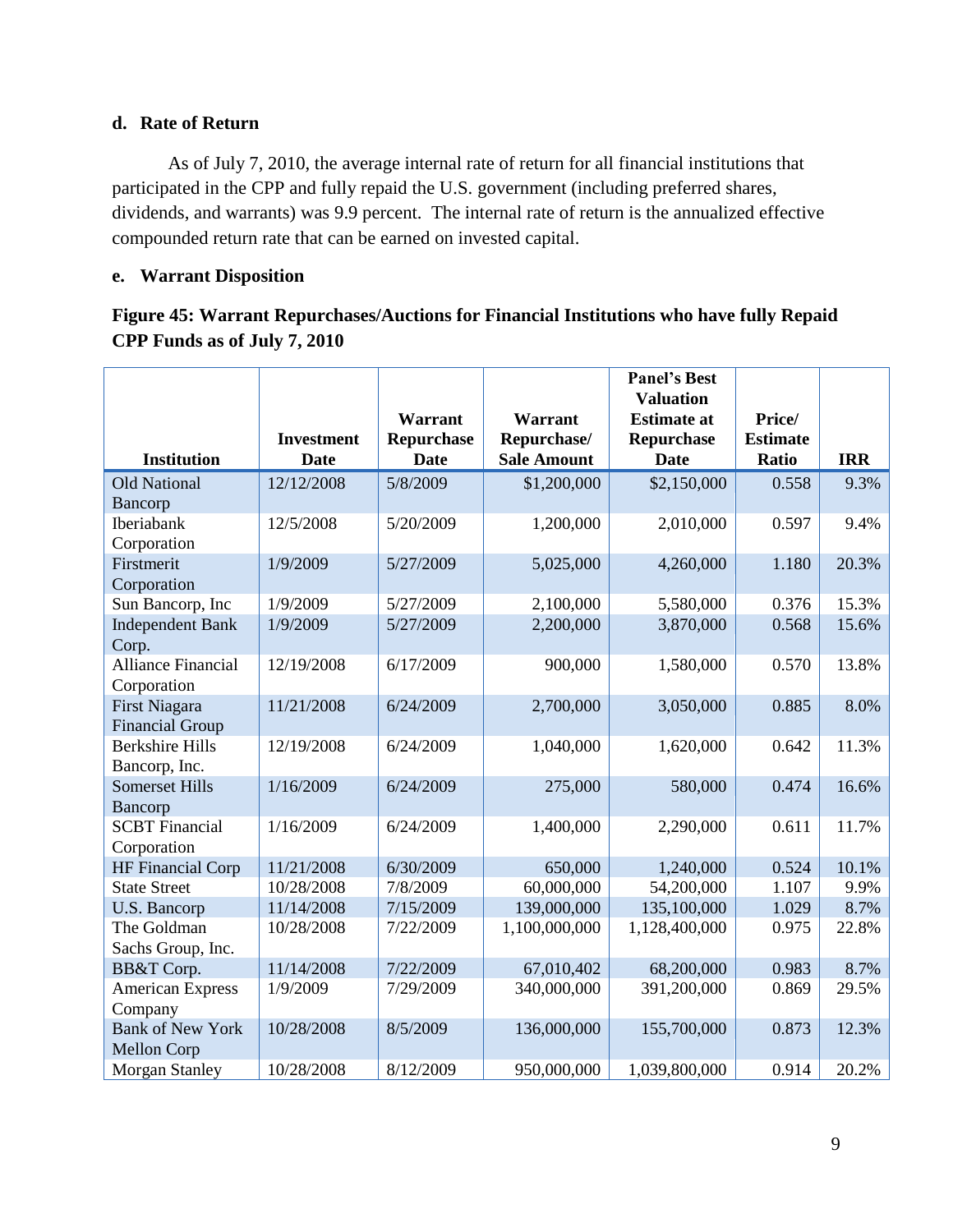| Northern Trust                              | 11/14/2008                 | 8/26/2009  | 87,000,000    | 89,800,000    | 0.969 | 14.5% |
|---------------------------------------------|----------------------------|------------|---------------|---------------|-------|-------|
| Corporation                                 |                            |            |               |               |       |       |
| Old Line<br>Bancshares Inc.                 | 12/5/2008                  | 9/2/2009   | 225,000       | 500,000       | 0.450 | 10.4% |
| <b>Bancorp Rhode</b><br>Island, Inc.        | 12/19/2008                 | 9/30/2009  | 1,400,000     | 1,400,000     | 1.000 | 12.6% |
| <b>Centerstate Banks</b><br>of Florida Inc. | 11/21/2008                 | 10/28/2009 | 212,000       | 220,000       | 0.964 | 5.9%  |
| <b>Manhattan Bancorp</b>                    | 12/5/2008                  | 10/14/2009 | 63,364        | 140,000       | 0.453 | 9.8%  |
| <b>Bank of the Ozarks</b>                   | 12/12/2008                 | 11/24/2009 | 2,650,000     | 3,500,000     | 0.757 | 9.0%  |
| Capital One                                 | 11/14/2008                 | 12/3/2009  | 148,731,030   | 232,000,000   | 0.641 | 12.0% |
| Financial                                   |                            |            |               |               |       |       |
| JPMorgan Chase &                            | 10/28/2008                 | 12/10/2009 | 950,318,243   | 1,006,587,697 | 0.944 | 10.9% |
| Co.                                         |                            |            |               |               |       |       |
| <b>TCF Financial Corp</b>                   | 1/16/2009                  | 12/16/2009 | 9,599,964     | 11,825,830    | 0.812 | 11.0% |
| <b>LSB</b> Corporation                      | 12/12/2008                 | 12/16/2009 | 560,000       | 535,202       | 1.046 | 9.0%  |
| Wainwright Bank                             | 12/19/2008                 | 12/16/2009 | 568,700       | 1,071,494     | 0.531 | 7.8%  |
| & Trust Company                             |                            |            |               |               |       |       |
| Wesbanco Bank,                              | 12/5/2008                  | 12/23/2009 | 950,000       | 2,387,617     | 0.398 | 6.7%  |
| Inc.                                        |                            |            |               |               |       |       |
| <b>Union First Market</b>                   | 12/19/2008                 | 12/23/2009 | 450,000       | 1,130,418     | 0.398 | 5.8%  |
| <b>Bankshares</b>                           |                            |            |               |               |       |       |
| Corporation (Union                          |                            |            |               |               |       |       |
| <b>Bankshares</b>                           |                            |            |               |               |       |       |
| Corporation)                                |                            |            |               |               |       |       |
| Trustmark                                   | 11/21/2008                 | 12/30/2009 | 10,000,000    | 11,573,699    | 0.864 | 9.4%  |
| Corporation                                 |                            |            |               |               |       |       |
| <b>Flushing Financial</b>                   | 12/19/2008                 | 12/30/2009 | 900,000       | 2,861,919     | 0.314 | 6.5%  |
| Corporation                                 |                            |            |               |               |       |       |
| OceanFirst Finan-                           | 1/16/2009                  | 2/3/2010   | 430,797       | 279,359       | 1.542 | 6.2%  |
| cial Corporation                            |                            |            |               |               |       |       |
| Monarch Financial                           | 12/19/2008                 | 2/10/2010  | 260,000       | 623,434       | 0.417 | 6.7%  |
| Holdings, Inc.                              |                            |            |               |               |       |       |
| <b>Bank of America</b>                      | 10/28/2008; <sup>317</sup> | 3/3/2010   | 1,566,210,714 | 1,006,416,684 | 1.533 | 6.5%  |
|                                             | $1/9/2009;^{318}$          |            |               |               |       |       |
|                                             | $1/14/2009^{319}$          |            |               |               |       |       |
| <b>Washington Federal</b>                   | 11/14/2008                 | 3/9/2010   | 15,623,222    | 10,166,404    | 1.537 | 18.6% |
| Inc./Washington                             |                            |            |               |               |       |       |
| Federal Savings &                           |                            |            |               |               |       |       |
| Loan Association                            |                            |            |               |               |       |       |
| <b>Signature Bank</b>                       | 12/12/2008                 | 3/10/2010  | 11,320,751    | 11,458,577    | 0.988 | 32.4% |
| <b>Texas Capital</b>                        | 1/16/2009                  | 3/11/2010  | 6,709,061     | 8,316,604     | 0.807 | 30.1% |
| Bancshares, Inc.                            |                            |            |               |               |       |       |

<sup>&</sup>lt;sup>317</sup> Investment date for Bank of America in the CPP.

 $\overline{\phantom{a}}$ 

<sup>318</sup> Investment date for Merrill Lynch in the CPP.

<sup>319</sup> Investment date for Bank of America in TIP.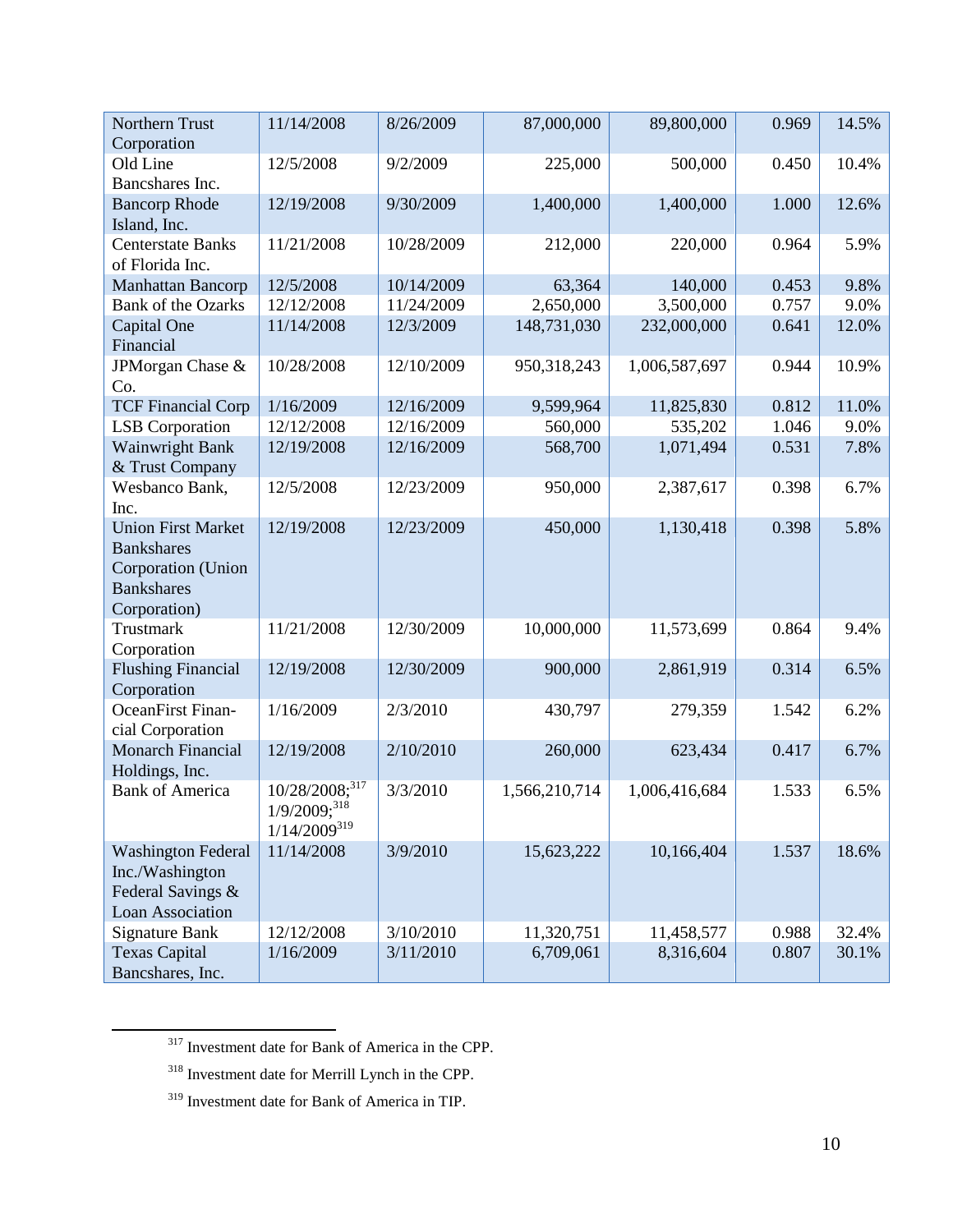| <b>Umpqua Holdings</b>  | 11/14/2008 | 3/31/2010 | 4,500,000       | 5,162,400       | 0.872 | 6.6%  |
|-------------------------|------------|-----------|-----------------|-----------------|-------|-------|
| Corp.                   |            |           |                 |                 |       |       |
| City National Corp.     | 11/21/2008 | 4/7/2010  | 18,500,000      | 24,376,448      | 0.759 | 8.5%  |
| <b>First Litchfield</b> | 12/12/2008 | 4/7/2010  | 1,488,046       | 1,863,158       | 0.799 | 15.9% |
| Financial               |            |           |                 |                 |       |       |
| Corporation             |            |           |                 |                 |       |       |
| <b>PNC</b> Financial    | 12/31/2008 | 4/29/2010 | 324,195,686     | 346,800,388     | 0.935 | 8.7%  |
| Services Group Inc.     |            |           |                 |                 |       |       |
| Comerica Inc            | 11/14/2008 | 5/4/2010  | 183,673,472     | 276,426,071     | 0.664 | 10.8% |
| <b>Valley National</b>  | 11/14/2008 | 5/18/2010 | 5,571,592       | 5,955,884       | 0.935 | 8.3%  |
| Bancorp                 |            |           |                 |                 |       |       |
| Wells Fargo Bank        | 10/28/2008 | 5/20/2010 | 849,014,998     | 1,064,247,725   | 0.798 | 7.8%  |
| <b>First Financial</b>  | 12/23/2008 | 6/2/2010  | 3,116,284       | 3,051,431       | 1.021 | 8.2%  |
| Bancorp                 |            |           |                 |                 |       |       |
| Sterling                | 12/12/2008 | 6/9/2010  | 3,007,891       | 5,287,665       | 0.569 | 10.8% |
| Bancshares,             |            |           |                 |                 |       |       |
| Inc./Sterling Bank      |            |           |                 |                 |       |       |
| <b>SVB</b> Financial    | 12/12/2008 | 6/16/2010 | 6,820,000       | 7,884,633       | 0.865 | 7.7%  |
| Group                   |            |           |                 |                 |       |       |
| <b>Total</b>            |            |           | \$7,024,771,217 | \$7,144,680,741 | 0.983 | 9.90% |

## **Figure 46: Valuation of Current Holdings of Warrants as of July 7, 2010**

|                                                                               | <b>Warrant Valuation</b><br>(millions of dollars) |                         |                                |  |
|-------------------------------------------------------------------------------|---------------------------------------------------|-------------------------|--------------------------------|--|
| <b>Stress Test Financial Institutions with</b><br><b>Warrants Outstanding</b> | Low<br><b>Estimate</b>                            | High<br><b>Estimate</b> | <b>Best</b><br><b>Estimate</b> |  |
| Citigroup, Inc.                                                               | \$14.12                                           | \$1,055.10              | \$182.50                       |  |
| SunTrust Banks, Inc.                                                          | 12.84                                             | 330.47                  | 157.33                         |  |
| <b>Regions Financial Corporation</b>                                          | 7.35                                              | 195.69                  | 95.83                          |  |
| Fifth Third Bancorp                                                           | 96.25                                             | 389.48                  | 213.65                         |  |
| Hartford Financial Services Group, Inc.                                       | 378.15                                            | 724.40                  | 520.45                         |  |
| KeyCorp                                                                       | 19.38                                             | 166.31                  | 91.92                          |  |
| <b>AIG</b>                                                                    | 202.12                                            | 1,657.63                | 996.91                         |  |
| <b>All Other Banks</b>                                                        | 898.09                                            | 2,122.20                | 1,531.06                       |  |
| <b>Total</b>                                                                  | \$1,628.29                                        | \$6,641.28              | \$3,789.66                     |  |

## **2. Other Financial Stability Efforts**

## **a. Federal Reserve and FDIC Programs**

In addition to the direct expenditures Treasury has undertaken through the TARP, the federal government has engaged in a much broader program directed at stabilizing the U.S. financial system. Many of these initiatives explicitly augment funds allocated by Treasury under specific TARP initiatives, such as FDIC and Federal Reserve asset guarantees for Citigroup, or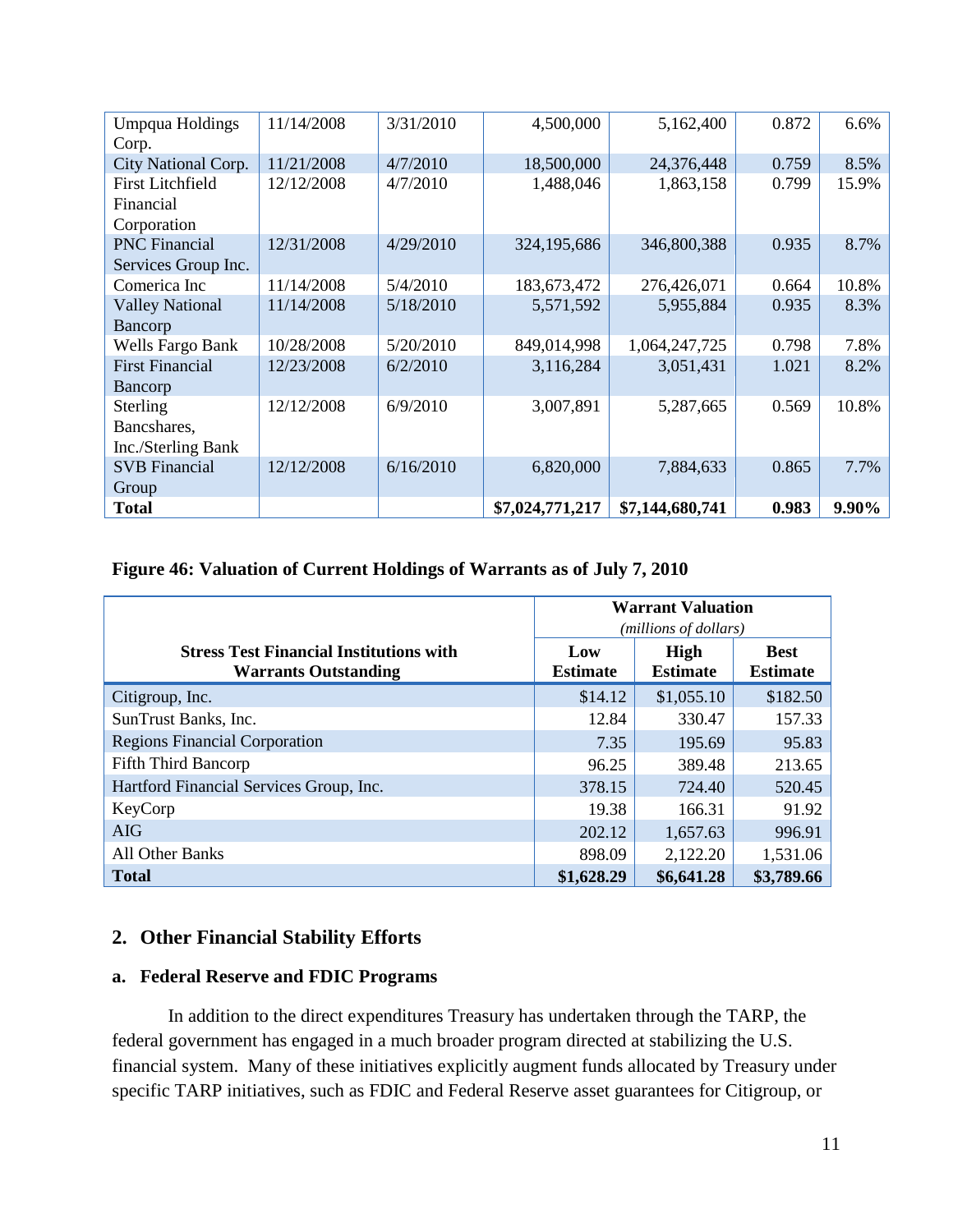operate in tandem with Treasury programs, such as the interaction between PPIP and TALF. Other programs, like the Federal Reserve's extension of credit through its Section 13(3) facilities and SPVs and the FDIC's Temporary Liquidity Guarantee Program, operate independently of the TARP.

Since the Panel's last report, the Federal Reserve ended the TALF program, which received a \$20 billion debt obligation from Treasury. As of June 30, 2010, the program ended loan issues collateralized by newly issued commercial mortgage-backed securities. The SPV also ceased all loan issues collateralized by other types of TALF-eligible legacy and new issue Asset-Backed Securities on March 31,  $2010$ <sup>320</sup> By the program's end, investors had requested \$73.3 billion in TALF loans, \$13.2 billion for CMBS-related operations and \$60.1 for non-CMBS operations. Of the total requested, \$71.1 billion of the loans were settled at the closing of the March 2010 facility.<sup>321</sup>

### **b. Total Financial Stability Resources**

 $\overline{a}$ 

Beginning in its April 2009 report, the Panel broadly classified the resources that the federal government has devoted to stabilizing the economy through myriad new programs and initiatives as outlays, loans, or guarantees. Although the Panel calculates the total value of these resources at approximately \$3 trillion, this would translate into the ultimate "cost" of the stabilization effort only if: (1) assets do not appreciate; (2) no dividends are received, no warrants are exercised, and no TARP funds are repaid; (3) all loans default and are written off; and (4) all guarantees are exercised and subsequently written off.

With respect to the FDIC and Federal Reserve programs, the risk of loss varies significantly across the programs considered here, as do the mechanisms providing protection for the taxpayer against such risk. As discussed in the Panel's November report, the FDIC assesses a premium of up to 100 basis points on TLGP debt guarantees.<sup>322</sup> In contrast, the Federal Reserve's liquidity programs are generally available only to borrowers with good credit, and the loans are over-collateralized and with recourse to other assets of the borrower. If the assets securing a Federal Reserve loan realize a decline in value greater than the "haircut," the Federal Reserve is able to demand more collateral from the borrower. Similarly, should a borrower default on a recourse loan, the Federal Reserve can turn to the borrower's other assets to make the Federal Reserve whole. In this way, the risk to the taxpayer on recourse loans only

<sup>320</sup> Federal Reserve Bank of New York, *Term Asset-Backed Securities Loan Facility New Issue: Terms and Conditions* (online at www.newyorkfed.org/markets/talf\_terms.html) (accessed July 6, 2010).

<sup>321</sup> Federal Reserve Bank of New York, *Term Asset-Backed Securities Loan Facility: CMBS* (online at www.newyorkfed.org/markets/cmbs\_operations.html) (accessed July 6, 2010); Federal Reserve Bank of New York, *Term Asset-Backed Securities Loan Facility: non- CMBS* (online at www.newyorkfed.org/markets/talf\_operations.html) (accessed July 6, 2010).

<sup>322</sup> Congressional Oversight Panel, *November Oversight Report: Guarantees and Contingent Payments in TARP and Related Programs*, at 36 (Nov. 11, 2009) (online at cop.senate.gov/documents/cop-110609-report.pdf).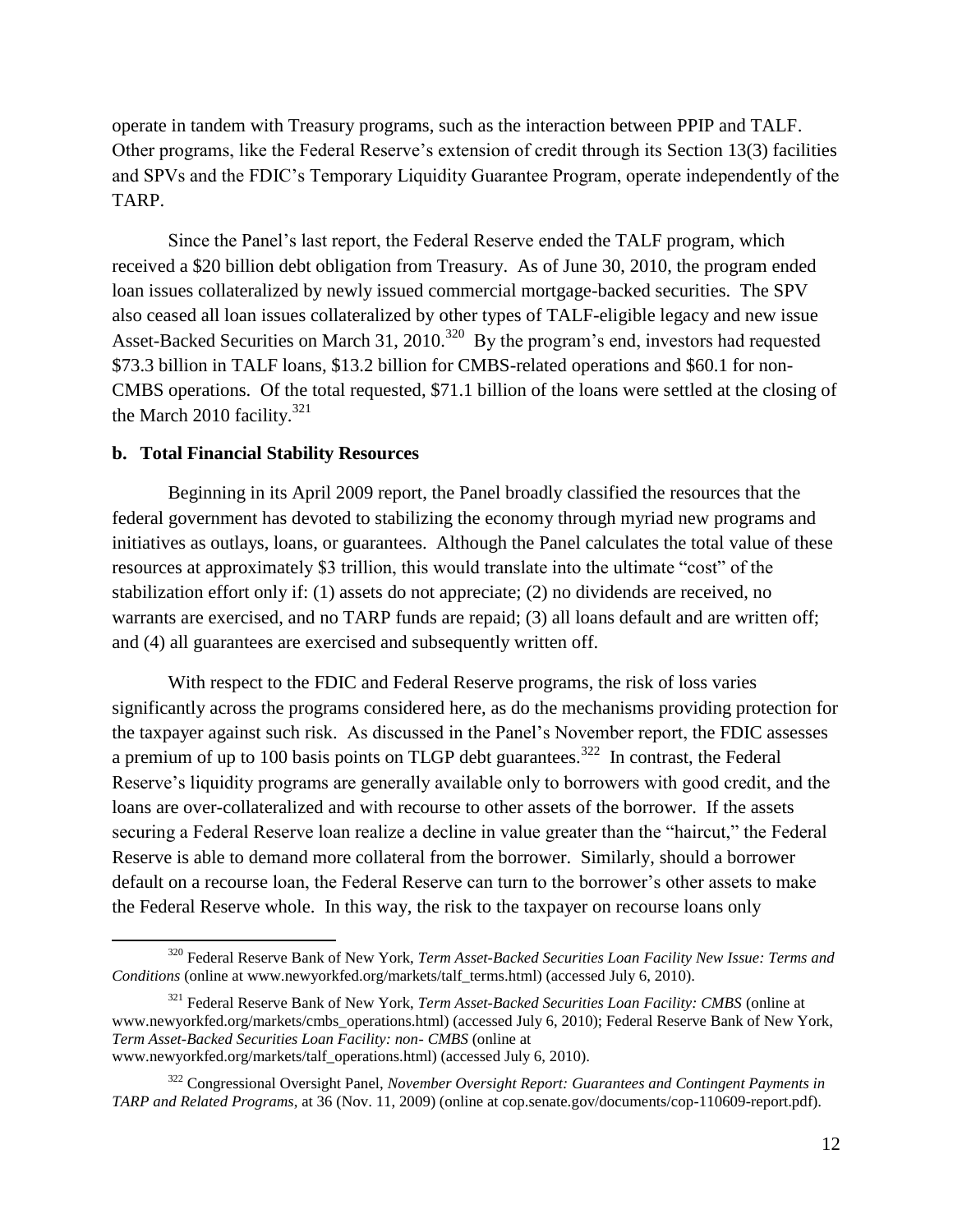materializes if the borrower enters bankruptcy. The only loan currently "underwater" – where the outstanding principal loan amount exceeds the current market value of the collateral – is the loan to Maiden Lane LLC, which was formed to purchase certain Bear Stearns assets.

| Program<br>(billions of dollars)             | <b>Treasury</b><br>(TARP) | Federal<br><b>Reserve</b> | <b>FDIC</b>      | <b>Total</b>     |
|----------------------------------------------|---------------------------|---------------------------|------------------|------------------|
| <b>Total</b>                                 | \$698.7                   | \$1,637.1                 | \$703.4          | \$3,039.2        |
| Outlays <sup>xxxv</sup>                      | 271.2                     | 1,319.7                   | 188.4            | 1,779.3          |
| Loans                                        | 32.4                      | 317.4                     | $\boldsymbol{0}$ | 349.8            |
| Guarantees <sup>xxxvi</sup>                  | 20                        | $\theta$                  | 515              | 535.0            |
| <b>Uncommitted TARP Funds</b>                | 375.1                     | $\overline{0}$            | $\overline{0}$   | 375.1            |
| $\mathbf{AIG}^{xxxxii}$                      | 69.8                      | 89.5                      | $\boldsymbol{0}$ | 159.3            |
| <b>Outlays</b>                               | $\frac{xxviii}{69.8}$     | $\frac{xx}{x}$ 25.4       | $\overline{0}$   | 95.2             |
| Loans                                        | $\theta$                  | $^{x1}64.1$               | $\overline{0}$   | 64.1             |
| <b>Guarantees</b>                            | $\overline{0}$            | $\overline{0}$            | $\overline{0}$   | $\overline{0}$   |
| <b>Citigroup</b>                             | 25                        | $\bf{0}$                  | $\boldsymbol{0}$ | 25               |
| <b>Outlays</b>                               | $x$ li <sub>25</sub>      | $\mathbf{0}$              | $\boldsymbol{0}$ | 25               |
| Loans                                        | $\mathbf{0}$              | $\mathbf{0}$              | $\boldsymbol{0}$ | $\mathbf{0}$     |
| <b>Guarantees</b>                            | $\overline{0}$            | $\overline{0}$            | $\overline{0}$   | $\overline{0}$   |
| <b>Capital Purchase Program (Other)</b>      | 42.4                      | $\boldsymbol{0}$          | $\boldsymbol{0}$ | 42.4             |
| <b>Outlays</b>                               | $x^{\text{liii}}$ 42.4    | $\boldsymbol{0}$          | $\overline{0}$   | 42.4             |
| Loans                                        | $\boldsymbol{0}$          | $\boldsymbol{0}$          | $\boldsymbol{0}$ | $\boldsymbol{0}$ |
| <b>Guarantees</b>                            | $\overline{0}$            | $\boldsymbol{0}$          | $\boldsymbol{0}$ | $\overline{0}$   |
| <b>Capital Assistance Program</b>            | N/A                       | $\boldsymbol{0}$          | $\boldsymbol{0}$ | $x$ liii $N/A$   |
| <b>TALF</b>                                  | 20                        | 180                       | $\boldsymbol{0}$ | 200              |
| <b>Outlays</b>                               | $\boldsymbol{0}$          | $\theta$                  | $\overline{0}$   | $\overline{0}$   |
| Loans                                        | $\overline{0}$            | $x^{\text{1v}}$ 180       | $\overline{0}$   | 180              |
| <b>Guarantees</b>                            | $x$ liv <sub>20</sub>     | $\theta$                  | $\overline{0}$   | 20               |
| <b>PPIP</b> (Loans) <sup>xlvi</sup>          | $\boldsymbol{0}$          | $\boldsymbol{0}$          | $\bf{0}$         | $\boldsymbol{0}$ |
| <b>Outlays</b>                               | $\mathbf{0}$              | $\mathbf{0}$              | $\boldsymbol{0}$ | $\boldsymbol{0}$ |
| Loans                                        | $\mathbf{0}$              | $\mathbf{0}$              | $\boldsymbol{0}$ | $\mathbf{0}$     |
| <b>Guarantees</b>                            | $\overline{0}$            | $\boldsymbol{0}$          | $\overline{0}$   | $\mathbf{0}$     |
| <b>PPIP</b> (Securities)                     | xlvii <sub>30</sub>       | $\boldsymbol{0}$          | $\boldsymbol{0}$ | 30               |
| <b>Outlays</b>                               | 10                        | $\boldsymbol{0}$          | $\theta$         | 10               |
| Loans                                        | 20                        | $\boldsymbol{0}$          | $\boldsymbol{0}$ | 20               |
| <i>Guarantees</i>                            | $\boldsymbol{0}$          | $\mathbf{0}$              | $\boldsymbol{0}$ | $\boldsymbol{0}$ |
| <b>Home Affordable Modification Program</b>  | 50                        | $\boldsymbol{0}$          | $\boldsymbol{0}$ | 50               |
| <b>Outlays</b>                               | $x$ lviii $50$            | $\boldsymbol{0}$          | $\boldsymbol{0}$ | 50               |
| Loans                                        | $\mathbf{0}$              | $\Omega$                  | $\Omega$         | $\boldsymbol{0}$ |
| <b>Guarantees</b>                            | $\overline{0}$            | $\mathbf{0}$              | $\overline{0}$   | $\overline{0}$   |
| <b>Automotive Industry Financing Program</b> | $x$ lix <sub>67.1</sub>   | $\bf{0}$                  | 0                | 67.1             |
| <b>Outlays</b>                               | 59.0                      | $\overline{0}$            | $\Omega$         | 59.0             |
| Loans                                        | 8.1                       | $\boldsymbol{0}$          | $\overline{0}$   | 8.1              |
| <b>Guarantees</b>                            | $\boldsymbol{0}$          | $\mathbf{0}$              | $\overline{0}$   | $\mathbf{0}$     |

Figure 47: Federal Government Financial Stability Effort (as of June 23, 2010)<sup>xxxiv</sup>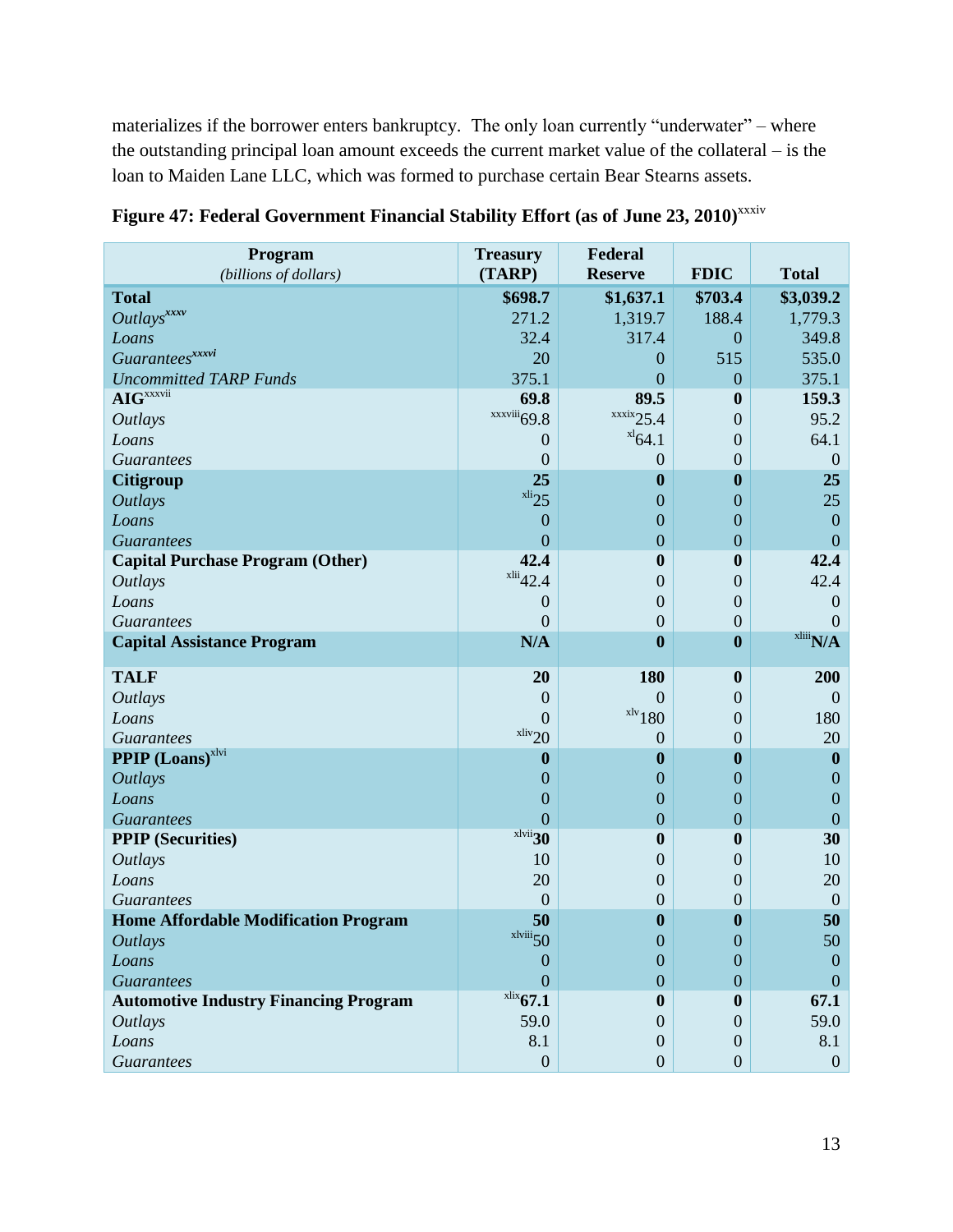| <b>Auto Supplier Support Program</b>            | 3.5                             | $\bf{0}$                              | $\boldsymbol{0}$          | 3.5            |
|-------------------------------------------------|---------------------------------|---------------------------------------|---------------------------|----------------|
| <i><b>Outlays</b></i>                           | $\Omega$                        | 0                                     | $\theta$                  | $\theta$       |
| Loans                                           | $^{13.5}$                       | 0                                     | $\Omega$                  | 3.5            |
| <b>Guarantees</b>                               | $\Omega$                        | $\boldsymbol{0}$                      | $\overline{0}$            | $\overline{0}$ |
| <b>Unlocking SBA Lending</b>                    | $\overline{\phantom{a}^{li}15}$ | 0                                     | $\mathbf{0}$              | 15             |
| <i>Outlays</i>                                  | 15                              | 0                                     | $\Omega$                  | 15             |
| Loans                                           | $\theta$                        | 0                                     | $\Omega$                  | $\Omega$       |
| <b>Guarantees</b>                               | $\theta$                        | $\theta$                              | $\Omega$                  | $\theta$       |
| <b>Community Development Capital Initiative</b> | $\mathrm{^{iii}}$ 0.78          | $\boldsymbol{0}$                      | $\mathbf{0}$              | 0.78           |
| <i><b>Outlays</b></i>                           | $\theta$                        | 0                                     | $\theta$                  | $\Omega$       |
| Loans                                           | 0.78                            | $\theta$                              | $\Omega$                  | 0.78           |
| <b>Guarantees</b>                               | $\theta$                        | $\overline{0}$                        | $\Omega$                  | $\Omega$       |
| <b>Temporary Liquidity Guarantee Program</b>    | $\bf{0}$                        | $\bf{0}$                              | 515                       | 515            |
| <i>Outlays</i>                                  | $\Omega$                        | 0                                     | $\Omega$                  | $\theta$       |
| Loans                                           | $\theta$                        | 0                                     | $\Omega$                  |                |
| <i>Guarantees</i>                               | $\overline{0}$                  | $\theta$                              | $\frac{\text{liii}}{515}$ | 515            |
| <b>Deposit Insurance Fund</b>                   | $\bf{0}$                        | $\boldsymbol{0}$                      | 188.4                     | 188.4          |
| <b>Outlays</b>                                  | $\theta$                        | $\overline{0}$                        | $div$ 188.4               | 188.4          |
| Loans                                           | 0                               | 0                                     | $\Omega$                  | $\theta$       |
| <b>Guarantees</b>                               | $\theta$                        | 0                                     | $\overline{0}$            |                |
| <b>Other Federal Reserve Credit Expansion</b>   | $\boldsymbol{0}$                | 1,367.6                               | $\bf{0}$                  | 1,367.6        |
| <i>Outlays</i>                                  | $\theta$                        | $\frac{1}{1}$ ,294.3                  | $\Omega$                  | 1,294.3        |
| Loans                                           | $\theta$                        | $1\overline{v}$ <sup>1vi</sup> $73.3$ | $\Omega$                  | 73.3           |
| <b>Guarantees</b>                               | 0                               | $_{0}$                                | $\Omega$                  | $\left($       |
| <b>Uncommitted TARP Funds</b>                   | 375.1                           | $\bf{0}$                              | $\boldsymbol{0}$          | 375.1          |

 $\overline{a}$ xxxiv All data in this exhibit is as of June 23, 2010, except for information regarding the FDIC's Temporary Liquidity Guarantee Program (TLGP). This data is as of May 31, 2010.

xxxvi Although many of the guarantees may never be exercised or exercised only partially, the guarantee figures included here represent the federal government's greatest possible financial exposure.

xxxv The term "outlays" is used here to describe the use of Treasury funds under the TARP, which are broadly classifiable as purchases of debt or equity securities (e.g., debentures, preferred stock, exercised warrants, etc.). The outlays figures are based on: (1) Treasury's actual reported expenditures; and (2) Treasury's anticipated funding levels as estimated by a variety of sources, including Treasury pronouncements and GAO estimates. Anticipated funding levels are set at Treasury's discretion, have changed from initial announcements, and are subject to further change. Outlays used here represent investment and asset purchases and commitments to make investments and asset purchases and are not the same as budget outlays, which under section 123 of EESA are recorded on a "credit reform" basis.

xxxvii AIG received an \$85 billion credit facility (reduced to \$60 billion in November 2008 to \$35 billion in December 2009, and then to \$34 billion in May 2010) from the Federal Reserve Bank of New York. A Treasury trust received Series C preferred convertible stock in exchange for the facility and \$0.5 million. The Series C shares amount to 79.9 percent ownership of common stock, minus the percentage common shares acquired through warrants. In November 2008, Treasury received a warrant to purchase shares amounting to 2 percent ownership of AIG common stock in connection with its Series D stock purchase (exchanged for Series E noncumulative preferred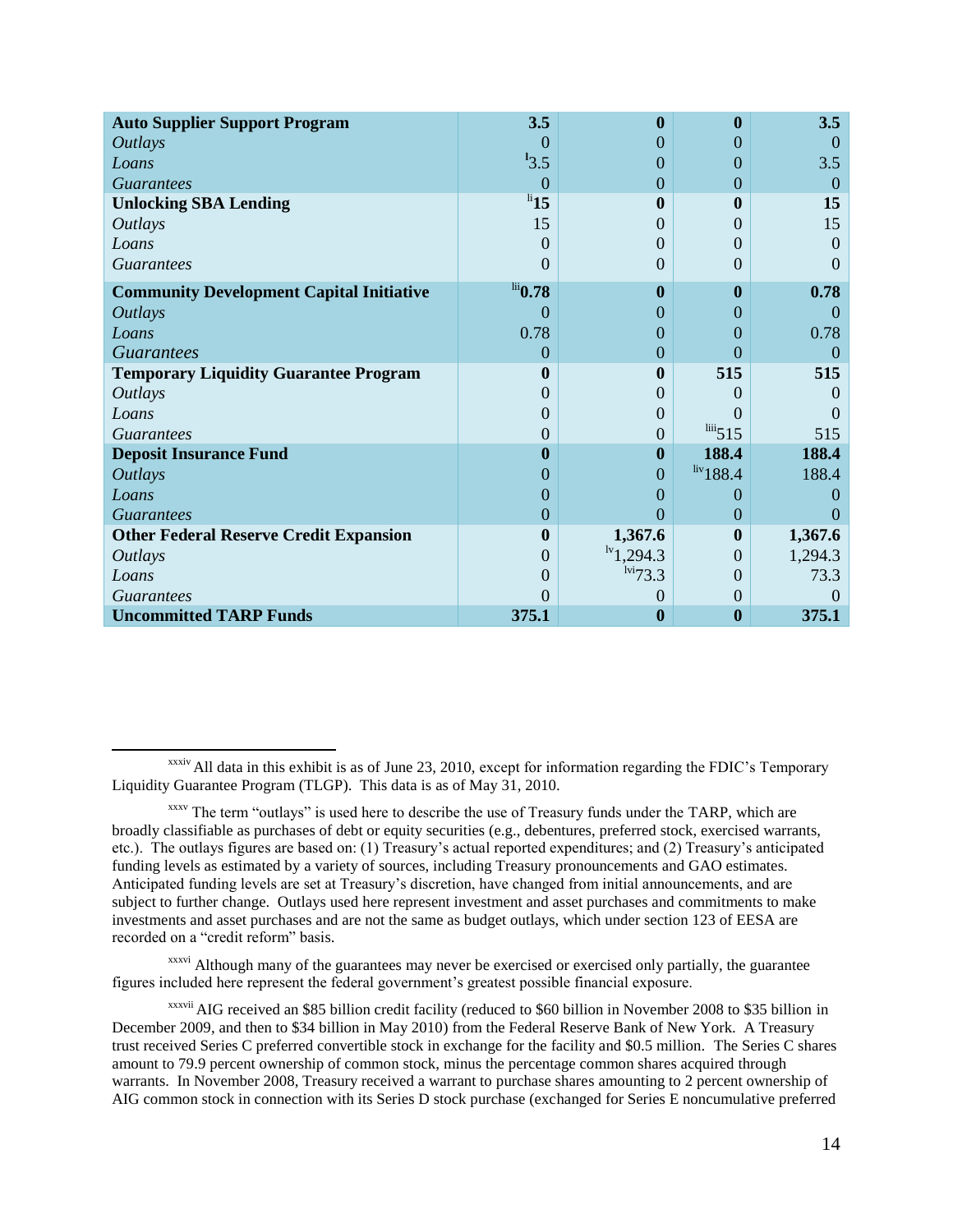shares on 4/17/2009). Treasury also received a warrant to purchase 3,000 Series F common shares in May 2009. Warrants for Series D and Series F shares represent 2 percent equity ownership, and would convert Series C shares into 77.9 percent of common stock. However, in May 2009, AIG carried out a 20:1 reverse stock split, which allows warrants held by Treasury to become convertible into 0.1 percent common equity. Therefore, the total benefit to the Treasury would be a 79.8 percent voting majority in AIG in connection with its ownership of Series C convertible shares. U.S. Government Accountability Office, *Troubled Asset Relief Program: Status of Government Assistance Provided to AIG* (Sept. 2009) (GAO-09-975) (online a[t www.gao.gov/new.items/d09975.pdf\)](http://www.gao.gov/new.items/d09975.pdf). Additional information was also provided by Treasury in response to Panel inquiry.

 $\overline{\phantom{a}}$ 

xxxviii This number includes investments under the AIGIP/SSFI Program: a \$40 billion investment made on November 25, 2008, and a \$30 billion investment committed on April 17, 2009 (less a reduction of \$165 million representing bonuses paid to AIG Financial Products employees). As of July 13, 2010, AIG had utilized \$47.5 billion of the available \$69.8 billion under the AIGIP/SSFI and owed \$1.6 billion in unpaid dividends. This information was provided by Treasury in response to a Panel inquiry.

xxxix As part of the restructuring of the U.S. government's investment in AIG announced on March 2, 2009, the amount available to AIG through the Revolving Credit Facility was reduced by \$25 billion in exchange for preferred equity interests in two special purpose vehicles, AIA Aurora LLC and ALICO Holdings LLC. These SPVs were established to hold the common stock of two AIG subsidiaries: American International Assurance Company Ltd. (AIA) and American Life Insurance Company (ALICO). As of June 23, 2010, the book value of the Federal Reserve Bank of New York's holdings in AIA Aurora LLC and ALICO Holdings LLC was \$16.27 billion and \$9.15 billion in preferred equity respectively. Hence, the book value of these securities is \$25.416 billion, which is reflected in the corresponding table. Federal Reserve Bank of New York, *Factors Affecting Reserve Balances (H.4.1)* (June 24, 2010) (online at www.federalreserve.gov/releases/h41/).

 $x<sup>1</sup>$  This number represents the full \$34 billion that is available to AIG through its revolving credit facility with the Federal Reserve Bank of New York (FRBNY) (\$25.1 billion had been drawn down as of June 23, 2010) and the outstanding principal of the loans extended to the Maiden Lane II and III SPVs to buy AIG assets (as of May 26, 2010, \$14.3 billion and \$15.8 billion, respectively). The amounts outstanding under the ML2 and ML3 facilities do not reflect the accrued interest payable to FRBNY. Income from the purchased assets is used to pay down the loans to the SPVs, reducing the taxpayers' exposure to losses over time. Federal Reserve Bank of New York, *Factors Affecting Reserve Balances (H.4.1)* (June 24, 2010) (online at www.federalreserve.gov/releases/h41/); Board of Governors of the Federal Reserve System, *Federal Reserve System Monthly Report on Credit and Liquidity Programs and the Balance Sheet*, at 17 (Oct. 2009) (online at

www.federalreserve.gov/monetarypolicy/files/monthlyclbsreport200910.pdf). On December 1, 2009, AIG entered into an agreement with FRBNY to reduce the debt AIG owes FRBNY by \$25 billion. In exchange, FRBNY received preferred equity interests in two AIG subsidiaries. This also reduced the debt ceiling on the loan facility from \$60 billion to \$35 billion. American International Group, Inc., *AIG Closes Two Transactions That Reduce Debt AIG Owes Federal Reserve Bank of New York by \$25 billion* (Dec. 1, 2009) (online at phx.corporateir.net/External.File?item=UGFyZW50SUQ9MjE4ODl8Q2hpbGRJRD0tMXxUeXBlPTM=&t=1). The maximum available amount from the credit facility was reduced from \$34.1 billion to \$34 billion on May 6, 2010, as a result of the sale of HighStar Port Partners, L.P. Board of Governors of the Federal Reserve System, *Federal Reserve System Monthly Report on Credit and Liquidity Programs and the Balance Sheet*, at 17 (May 2010) (online at www.federalreserve.gov/monetarypolicy/files/monthlyclbsreport201005.pdf).

 $x<sup>l</sup>$  On May 26, 2010, Treasury completed sales of 1.5 billion shares of Citigroup common stock for \$6.1 billion in gross proceeds and \$1.3 billion in net proceeds. On June 30, 2010, Treasury completed another sale of 1,108,971,857 billion shares of Citigroup stock. To date, a total of 2.6 billion shares has been sold for a total of \$10.5 billion in gross proceeds and \$2 billion in net proceeds. U.S. Department of the Treasury, *Troubled Asset Relief Program Transactions Report for Period Ending June 30, 2010* (July 1, 2010) (online at www.financialstability.gov/docs/transaction-reports/7-1-10%20Transactions%20Report%20as%20of%206-30- 10.pdf); U.S. Department of the Treasury, *Treasury Announces the Completion of Its Current Trading Plan to Sell Citigroup Common Stock* (July 1, 2010) (online at www.financialstability.gov/latest/pr\_07012010.html).

<sup>xlii</sup> This figure represents the \$204.9 billion Treasury disbursed under the CPP, minus the \$25 billion investment in Citigroup identified above, and the \$137.5 billion in repayments that are reflected as available TARP funds. This figure does not account for future repayments of CPP investments, dividend payments from CPP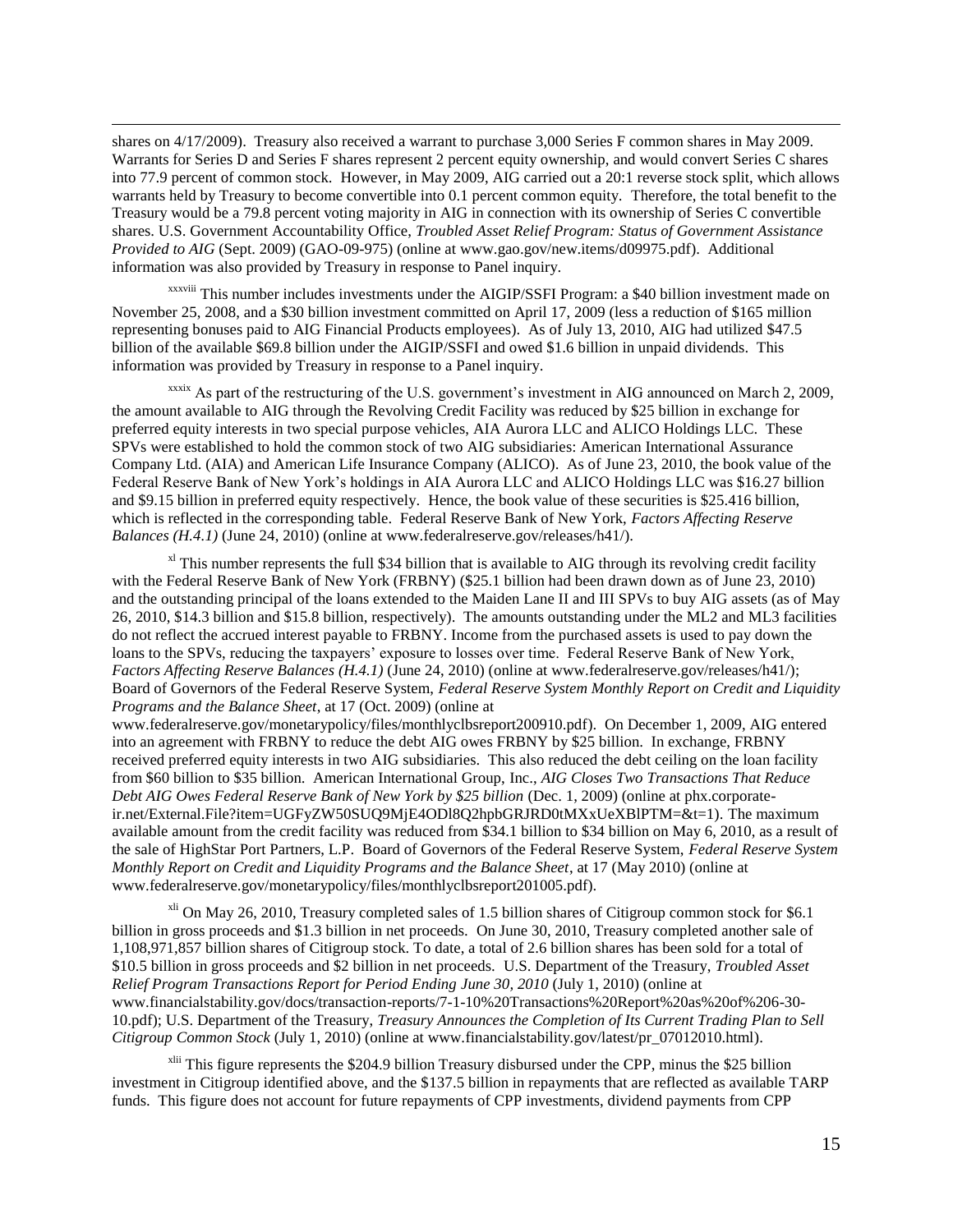investments, or losses under the program. U.S. Department of the Treasury, *Troubled Asset Relief Program Transactions Report for Period Ending June 30, 2010* (July 1, 2010) (online at www.financialstability.gov/docs/transaction-reports/7-1-10%20Transactions%20Report%20as%20of%206-30- 10.pdf).

 $\overline{\phantom{a}}$ 

xliii On November 9, 2009, Treasury announced the closing of the CAP and that only one institution, GMAC, was in need of further capital from Treasury. GMAC, however, received further funding through the AIFP. Therefore, the Panel considers CAP unused and closed. U.S. Department of the Treasury, *Treasury Announcement Regarding the Capital Assistance Program* (Nov. 9, 2009) (online at www.financialstability.gov/latest/tg\_11092009.html).

 $x$ liv This figure represents a \$20 billion allocation to the TALF SPV on March 3, 2009. However, as of June 23, 2010, TALF LLC had drawn only \$104 million of the available \$20 billion. Board of Governors of the Federal Reserve System, *Factors Affecting Reserve Balances (H.4.1)* (May 27, 2010) (online at www.federalreserve.gov/Releases/H41/Current/); U.S. Department of the Treasury, *Troubled Asset Relief Program Transactions Report for Period Ending May 26, 2010* (May 28, 2010) (online at www.financialstability.gov/docs/transaction-reports/5-28-10%20Transactions%20Report%20as%20of%205-26- 10.pdf). On June 30, 2010, the Federal Reserve ceased issuing loans collateralized by newly issued CMBS. As of this date, investors had requested a total of \$73.3 billion in TALF loans (\$13.2 billion in CMBS and \$60.1 billion in non-CMBS) and \$71 billion in TALF loans had been settled (\$12 billion in CMBS and \$59 billion in non-CMBS). Earlier, it ended its issues of loans collateralized by other TALF-eligible newly issued and legacy ABS on March 31, 2010. Federal Reserve Bank of New York, *Term Asset-Backed Securities Loan Facility New Issue: Terms and Conditions* (online at www.newyorkfed.org/markets/talf\_terms.html) (accessed July 6, 2010); *Term Asset-Backed Securities Loan Facility: CMBS* (online at www.newyorkfed.org/markets/cmbs\_operations.html) (accessed July 6, 2010); Federal Reserve Bank of New York, *Term Asset-Backed Securities Loan Facility: non-CMBS* (online at www.newyorkfed.org/markets/talf\_operations.html) (accessed July 6, 2010).

 $x^{1v}$  This number is derived from the unofficial 1:10 ratio of the value of Treasury loan guarantees to the value of Federal Reserve loans under the TALF. U.S. Department of the Treasury, *Fact Sheet: Financial Stability Plan* (Feb.10, 2009) (online at www.financialstability.gov/docs/fact-sheet.pdf) (describing the initial \$20 billion Treasury contribution tied to \$200 billion in Federal Reserve loans and announcing potential expansion to a \$100 billion Treasury contribution tied to \$1 trillion in Federal Reserve loans). Because Treasury is responsible for reimbursing the Federal Reserve Board for \$20 billion of losses on its \$200 billion in loans, the Federal Reserve Board's maximum potential exposure under the TALF is \$180 billion.

<sup>xlvi</sup> It is unlikely that resources will be expended under the PPIP Legacy Loans Program in its original design as a joint Treasury-FDIC program to purchase troubled assets from solvent banks. *See also* Federal Deposit Insurance Corporation*, FDIC Statement on the Status of the Legacy Loans Program* (June 3, 2009) (online at www.fdic.gov/news/news/press/2009/pr09084.html); Federal Deposit Insurance Corporation, *Legacy Loans Program – Test of Funding Mechanism* (July 31, 2009) (online at

www.fdic.gov/news/news/press/2009/pr09131.html). The sales described in these statements do not involve any Treasury participation, and FDIC activity is accounted for here as a component of the FDIC's Deposit Insurance Fund outlays.

xlvii As of June 30, 2010, Treasury reported commitments of \$19.9 billion in loans and \$9.9 billion in membership interest associated with the program. On January 4, 2010, Treasury and one of the nine fund managers, TCW Senior Management Securities Fund, L.P., entered into a "Winding-Up and Liquidation Agreement." U.S. Department of the Treasury, *Troubled Asset Relief Program Transactions Report for Period Ending June 30, 2010* (July 1, 2010) (online at www.financialstability.gov/docs/transaction-reports/7-1- 10%20Transactions%20Report%20as%20of%206-30-10.pdf).

xlviii Of the \$50 billion in announced TARP funding for this program, \$39.8 billion has been allocated as of June 29, 2010. However, as of June 30, 2010, only \$247.5 million in non-GSE payments have been disbursed under HAMP. The total anticipated funding for HAMP was reduced to \$47.9 billion when \$2.1 billion was redirected to the HFA Hardest Hit Funds Program under the Housing Financing Agency Innovation Fund for the Hardest Hit Housing Markets. Disbursement information and amount of anticipated HAMP funding reduction provided by Treasury in response to Panel inquiry; U.S. Department of the Treasury, *Troubled Asset Relief Program Transactions Report for Period Ending June 30, 2010* (July 1, 2010) (online at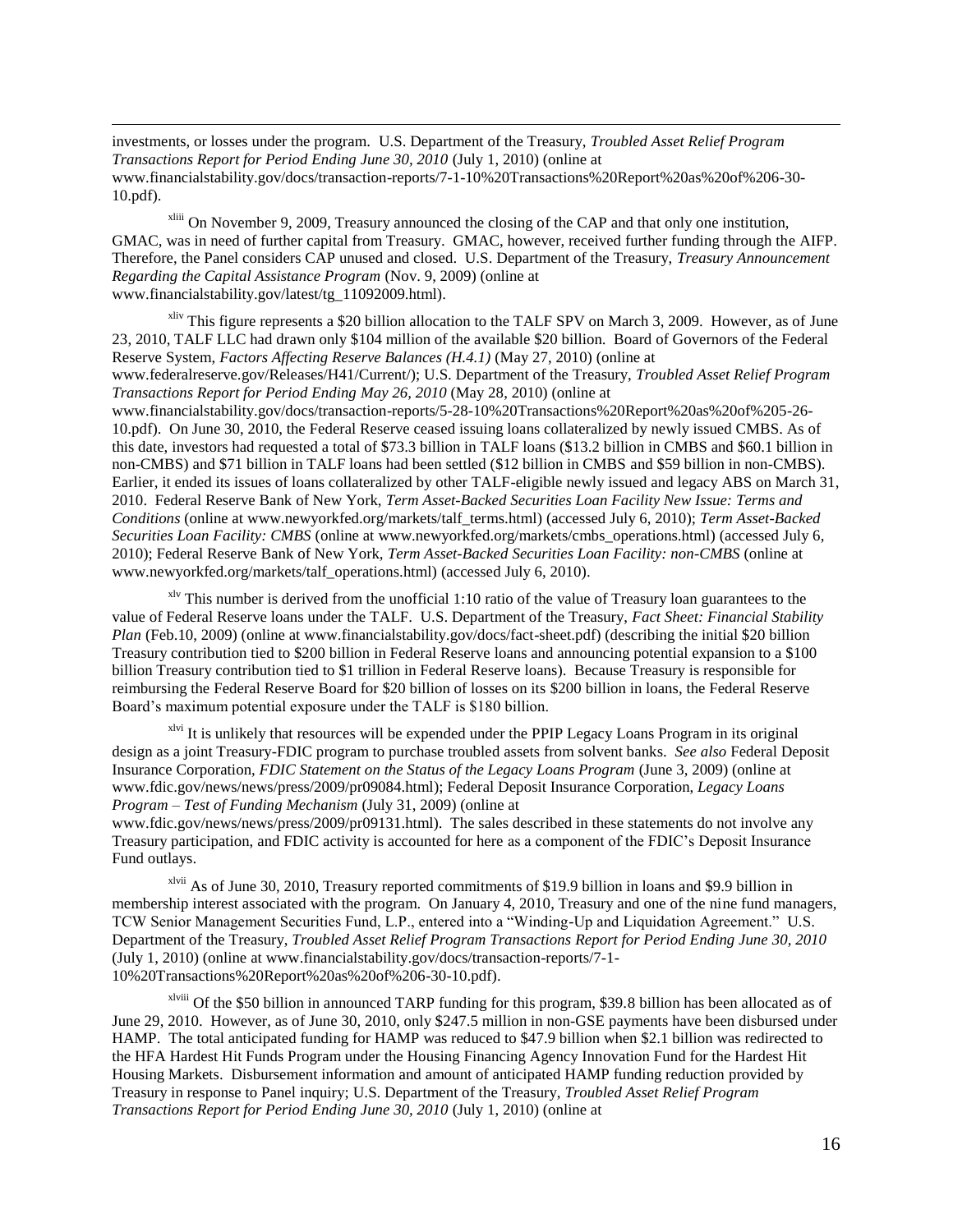www.financialstability.gov/docs/transaction-reports/7-1-10%20Transactions%20Report%20as%20of%206-30- 10.pdf); U.S. Department of the Treasury, *Obama Administration Approves Plans for Use of \$1.5 Billion in 'Hardest Hit Fund' Foreclosure-Prevention Funding* (online at www.financialstability.gov/latest/pr\_06232010.html).

 $\overline{\phantom{a}}$ 

 $x$ lix A substantial portion of the total \$81.3 billion in loans extended under the AIFP have since been converted to common equity and preferred shares in restructured companies. \$8.1 billion has been retained as first lien debt (with \$1 billion committed to old GM, and \$7.1 billion to Chrysler). This figure (\$67.1 billion) represents Treasury's current obligation under the AIFP after repayments. U.S. Department of the Treasury, *Troubled Asset Relief Program Transactions Report for Period Ending June 30, 2010* (July 1, 2010) (online at www.financialstability.gov/docs/transaction-reports/7-1-10%20Transactions%20Report%20as%20of%206-30- 10.pdf).

<sup>l</sup> U.S. Department of the Treasury, *Troubled Asset Relief Program Transactions Report for Period Ending June 30, 2010* (July 1, 2010) (online at www.financialstability.gov/docs/transaction-reports/7-1-10%20Transactions%20Report%20as%20of%206-30-10.pdf).

li U.S. Department of the Treasury, *Fact Sheet: Unlocking Credit for Small Businesses* (Oct. 19, 2009) (online at www.financialstability.gov/roadtostability/unlockingCreditforSmallBusinesses.html) ("*Jumpstart Credit Markets For Small Businesses By Purchasing Up to \$15 Billion in Securities*").

lii This information was provided by Treasury staff in response to Panel inquiry.

liii This figure represents the current maximum aggregate debt guarantees that could be made under the program, which is a function of the number and size of individual financial institutions participating. \$305.4 billion of debt subject to the guarantee is currently outstanding, which represents approximately 59.2 percent of the current cap. Federal Deposit Insurance Corporation, *Monthly Reports on Debt Issuance Under the Temporary Liquidity Guarantee Program: Debt Issuance Under Guarantee Program* (May 31, 2010) (online at www.fdic.gov/regulations/resources/TLGP/total\_issuance05-10.html). The FDIC has collected \$10.4 billion in fees and surcharges from this program since its inception in the fourth quarter of 2008. Federal Deposit Insurance Corporation, *Monthly Reports Related to the Temporary Liquidity Guarantee Program* (May 31, 2010) (online at www.fdic.gov/regulations/resources/tlgp/fees.html).

liv This figure represents the FDIC's provision for losses to its deposit insurance fund attributable to bank failures in the third and fourth quarters of 2008, the first, second, third, and fourth quarters of 2009, and the first quarter of 2010. Federal Deposit Insurance Corporation, *Chief Financial Officer's (CFO) Report to the Board: DIF Income Statement (Fourth Quarter 2008)* (online at

www.fdic.gov/about/strategic/corporate/cfo\_report\_4qtr\_08/income.html); Federal Deposit Insurance Corporation, *Chief Financial Officer's (CFO) Report to the Board: DIF Income Statement (Third Quarter 2008)* (online at www.fdic.gov/about/strategic/corporate/cfo\_report\_3rdqtr\_08/income.html); Federal Deposit Insurance Corporation, *Chief Financial Officer's (CFO) Report to the Board: DIF Income Statement (First Quarter 2009)* (online at www.fdic.gov/about/strategic/corporate/cfo\_report\_1stqtr\_09/income.html); Federal Deposit Insurance Corporation, *Chief Financial Officer's (CFO) Report to the Board: DIF Income Statement (Second Quarter 2009)* (online at www.fdic.gov/about/strategic/corporate/cfo\_report\_2ndqtr\_09/income.html); Federal Deposit Insurance Corporation, *Chief Financial Officer's (CFO) Report to the Board: DIF Income Statement (Third Quarter 2009)* (online at www.fdic.gov/about/strategic/corporate/cfo\_report\_3rdqtr\_09/income.html); Federal Deposit Insurance Corporation, *Chief Financial Officer's (CFO) Report to the Board: DIF Income Statement (Fourth Quarter 2009)* (online at www.fdic.gov/about/strategic/corporate/cfo\_report\_4thqtr\_09/income.html); Federal Deposit Insurance Corporation, *Chief Financial Officer's (CFO) Report to the Board: DIF Income Statement (First Quarter 2010)* (online at www.fdic.gov/about/strategic/corporate/cfo\_report\_1stqtr\_10/income.html);. This figure includes the FDIC's estimates of its future losses under loss-sharing agreements that it has entered into with banks acquiring assets of insolvent banks during these five quarters. Under a loss-sharing agreement, as a condition of an acquiring bank's agreement to purchase the assets of an insolvent bank, the FDIC typically agrees to cover 80 percent of an acquiring bank's future losses on an initial portion of these assets and 95 percent of losses of another portion of assets. *See, e.g.*, Federal Deposit Insurance Corporation, *Purchase and Assumption Agreement Among FDIC, Receiver of Guaranty Bank, Austin, Texas, FDIC and Compass Bank,* at 65-66 (Aug. 21, 2009) (online at www.fdic.gov/bank/individual/failed/guaranty-tx\_p\_and\_a\_w\_addendum.pdf). In information provided to Panel staff, the FDIC disclosed that there were approximately \$132 billion in assets covered under loss-sharing agreements